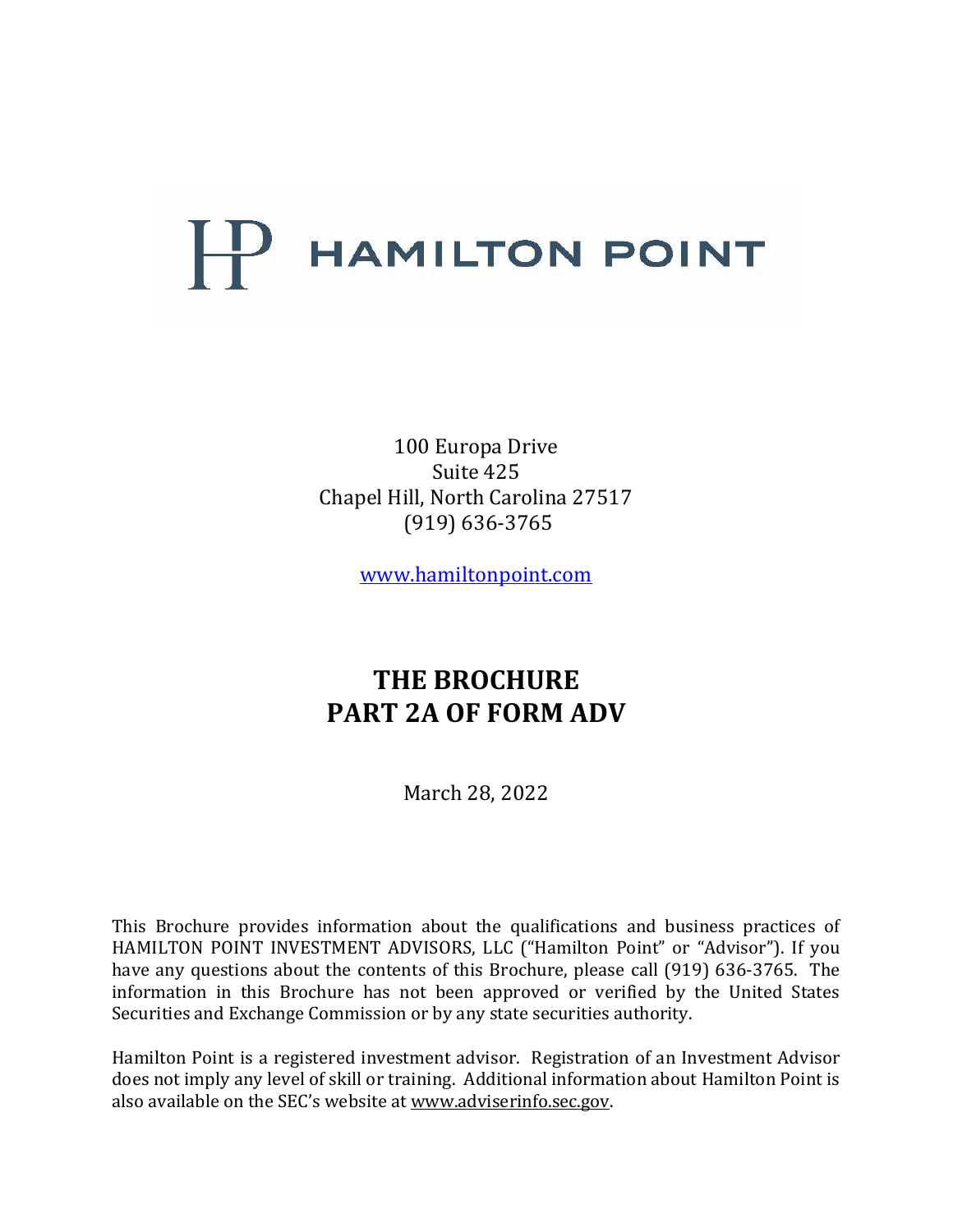#### <span id="page-1-0"></span>**Item 2 – Material Changes**

This Brochure, dated 03/28/2022 replaces the 03/16/2021 version. This Brochure includes the following material changes since our last Annual Amendment, which was dated 03/16/2021.

Items 4.A. and 13.A.: updated firm ownership information and account review roles Item 4.E.: updated assets under management.

Hamilton Point will provide you with an updated brochure, as required, based on the changes or new information, at any time without charge.

Our Brochure may be requested, at any time, by contacting Rick Woods, Chief Compliance Officer, President, and CEO at (877) 636-3765 or rwoods@hamiltonpoint.com, free of charge. The SEC's website also provides information about any person affiliated with Hamilton Point who is registered as an investment adviser representative of Hamilton Point.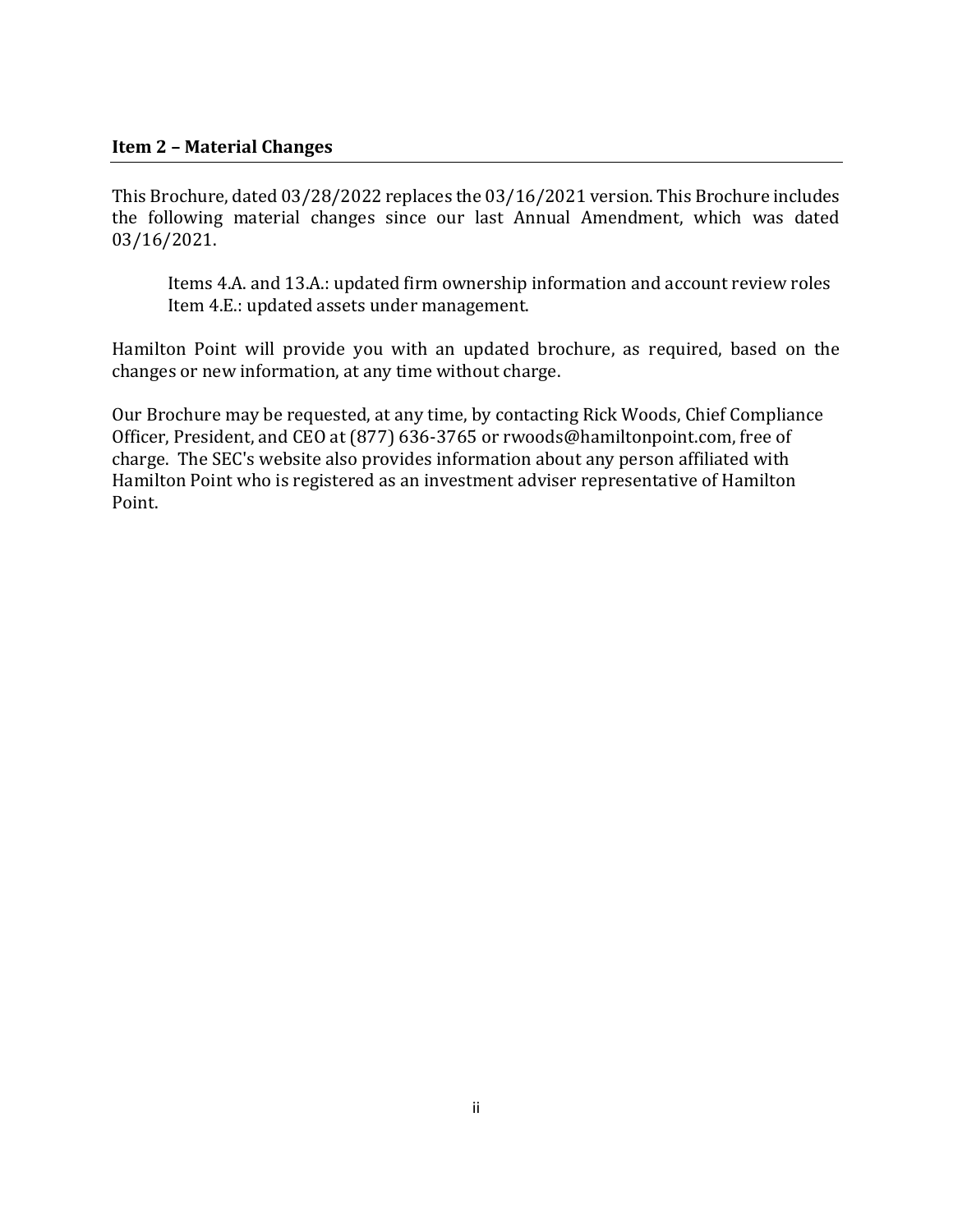#### <span id="page-2-0"></span>**Item 3 - Table of Contents**

| Brochure Supplement(s) |  |
|------------------------|--|
|                        |  |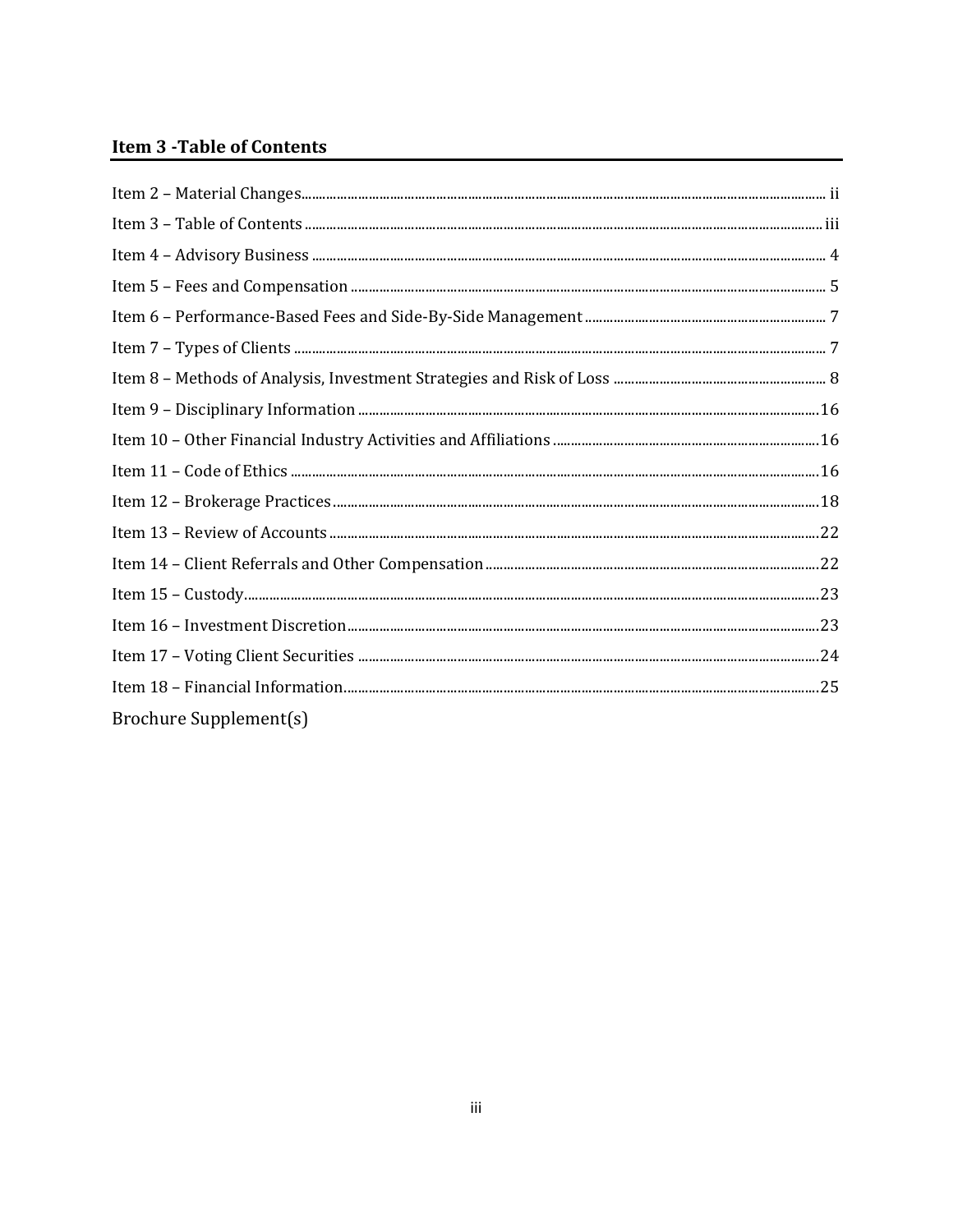#### <span id="page-3-0"></span>**4. A. Advisory Firm Description**

Hamilton Point Investment Advisors, LLC commenced operations as an investment advisor in 2007 with its principal place of business located in Chapel Hill, NC. The principal active owners are Richard Woods and a trust, in which the trustee is Andrew C. Burns, Jr. Additionally, certain employees may have ownership interests.

#### **4. B. Types of Advisory Services**

Hamilton Point provides investment advisory and management services as a discretionary investment advisor to institutional and retail separate account clients. Hamilton Point requires that clients enter into a written investment advisory agreement with Hamilton Point which sets forth the terms and conditions of Hamilton Point's investment advisory services ("agreement").

Hamilton Point typically allocates client assets among equity, fixed income, mutual funds and pooled investment vehicles. Hamilton Point may also provide non-discretionary investment management services to clients as part of services for discretionary clients and for no additional fee relative to variable life/annuity products that they may own and/or their individual employer-sponsored retirement plans, or other products that may not be held by the client's primary custodian. In doing so, Hamilton Point either directs or recommends the allocation of client assets among the various investment options that are available for the product. Client assets in the variable life/annuity products are maintained at the specific insurance company or custodian designated by the product. Hamilton Point will offer investment advice about any type of investment held in a client account.

Hamilton Point may provide wealth management related services including financial planning for the firm's investment management clients. These services are typically included in the advisory fee described in Item 5 below, but we reserve the right to charge separately for financial planning services. To the extent financial planning services are needed outside the scope of our typical client agreement, the nature of the services and associated fees will be set forth in a client agreement.

#### **4. C. Client Investment Objectives/Restrictions**

Hamilton Point will tailor advisory services to meet individual client needs and objectives. Through discussions with clients and their advisers, Hamilton Point develops and manages client portfolios to meet client and strategy objectives. Relevant factors in this datagathering process include but are not limited to time horizons, risk tolerance, liquidity needs, and, in the case of individuals, tax issues.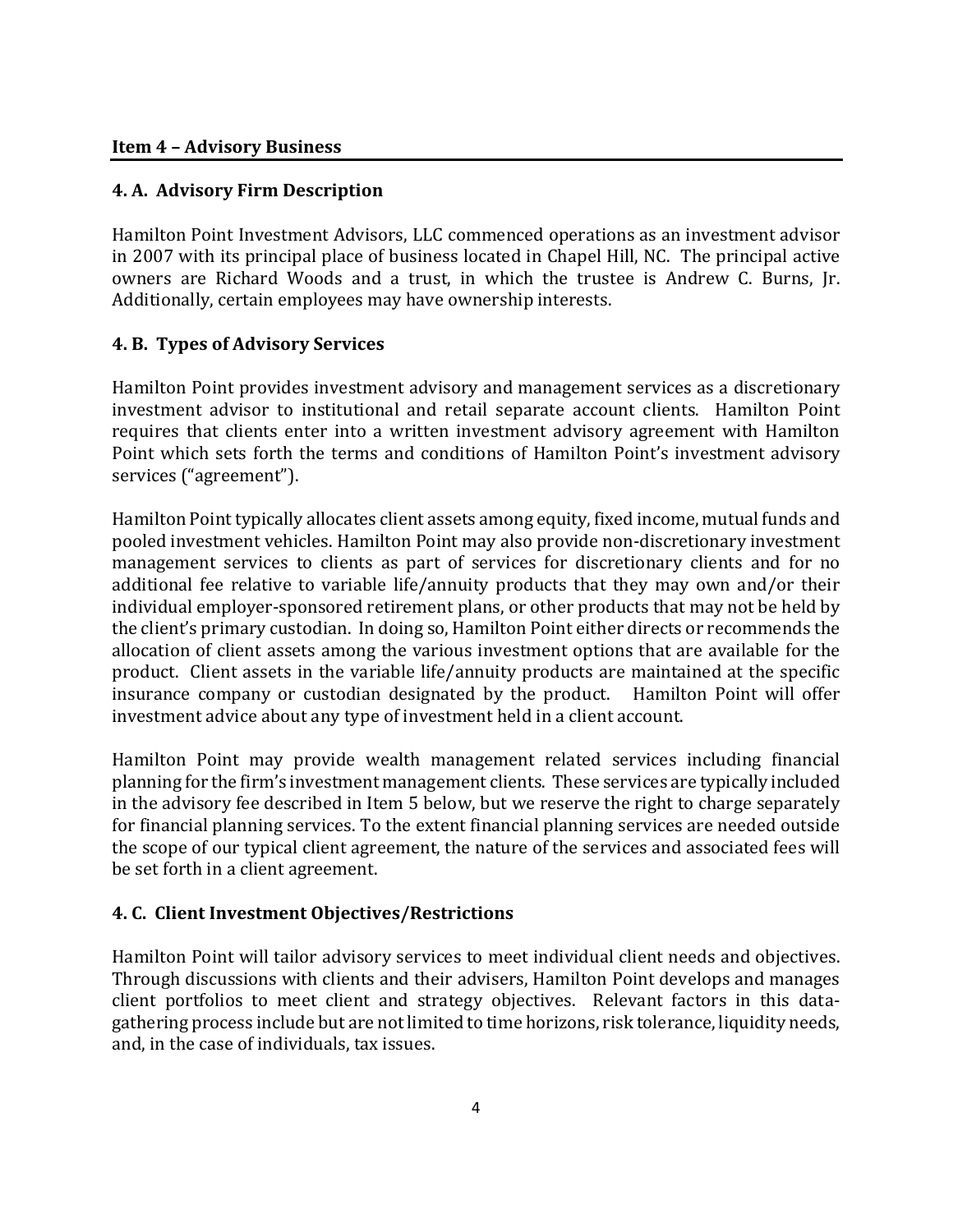Each client account is managed according to the investment objectives of the strategy selected by the client and any restrictions placed on the account by the client. Hamilton Point reserves the right to sell legacy securities that may transfer into a client account. There may also be instances when particular transferred securities may not be accepted by the Custodian holding the account managed by Hamilton Point. Clients should notify Hamilton Point promptly regarding any changes to their financial situation or investment objectives, or to place reasonable restrictions on their account.

#### **4. D. Wrap Fee Programs**

Hamilton Point does not participate in, nor is it a sponsor of, any wrap fee programs.

#### **4. E. Assets Under Management as of 01/31/2022**

Discretionary: \$755,805,023; 645 accounts

#### <span id="page-4-0"></span>**Item 5 – Fees and Compensation**

#### **5. A. Advisor Compensation**

Hamilton Point offers its fee-only advisory services based upon assets under management. Hamilton Point's fees are described generally below and detailed in each client's advisory agreement. Hamilton Point may group multiple accounts of a client (or group of related clients) together for fee billing purposes. Fees may change over time and, as discussed below, different fee schedules may apply to different types of clients, strategies and advisory arrangements.

#### **Fee Schedules**

Hamilton Point's annual management fee typically varies between 0.50% and 1.00% depending upon the market value of the assets under management.

Hamilton Point's annual fee schedule for separate account clients is as follows:

#### **PORTFOLIO VALUE BASE FEE**

| For Portfolios of \$5,000,000 or less:  |          |
|-----------------------------------------|----------|
| First \$1,000,000                       | 1.00%    |
| Next \$4,000,000                        | 0.75%    |
| For Portfolios greater than \$5,000,000 |          |
| Up to \$20,000,000                      | $0.60\%$ |
| Greater than \$20,000,000               | 0.50%    |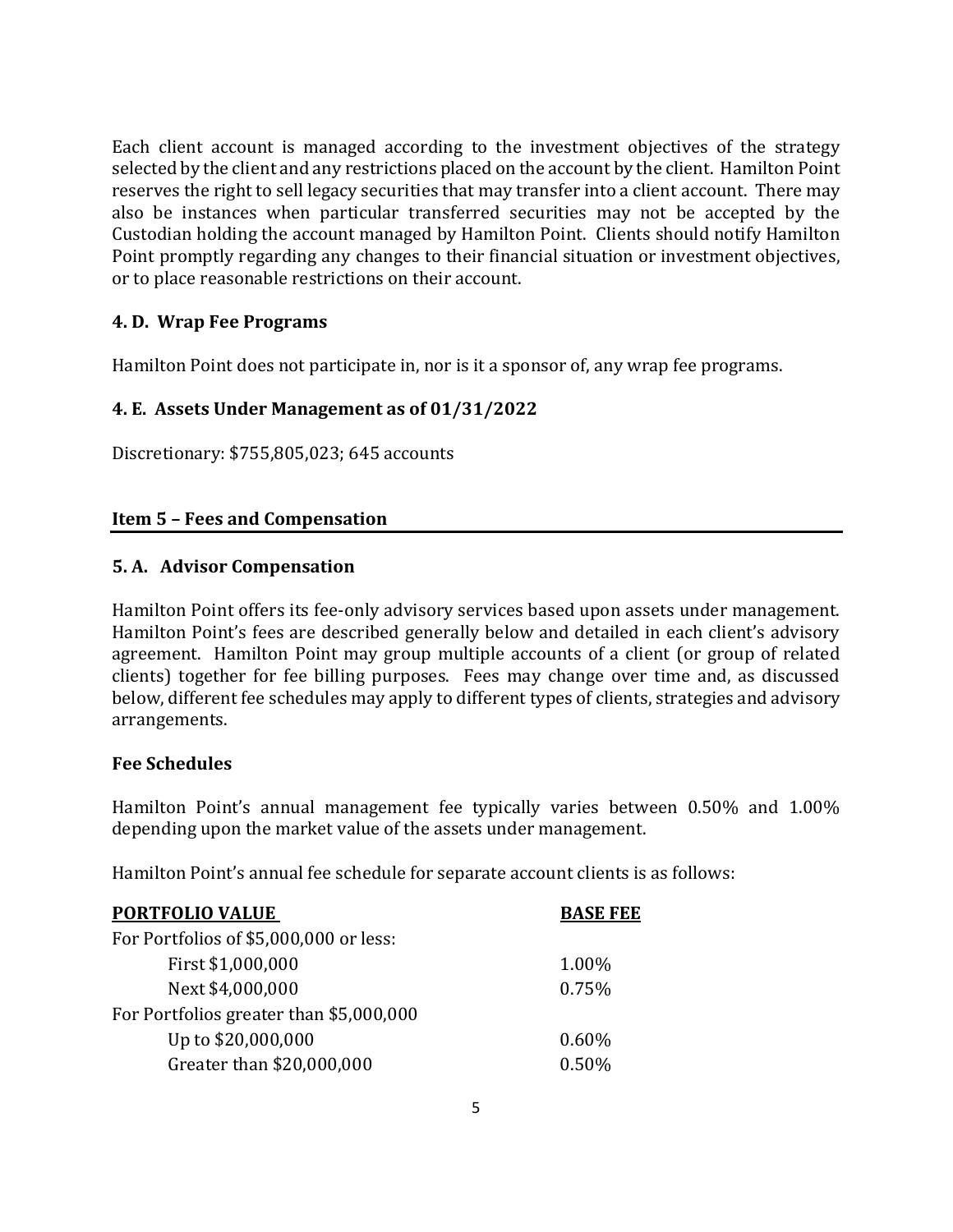Although Hamilton Point has established the fee schedule above, Advisor retains the discretion to negotiate or waive certain fees on a client-by-client basis. Client facts, circumstances and needs are considered in determining a negotiated fee schedule. The specific annual fee schedule is identified in the agreement between Hamilton Point and each client.

#### **5. B. Direct Billing of Advisory Fees**

Hamilton Point's agreement with the client may authorize Hamilton Point to not only invoice the Custodian for the Advisory Fee but also may authorize the Custodian to deduct the Advisory Fee from the client's account and remit to Hamilton Point. In instances where a client has authorized this billing method, the client agreement also authorizes the Custodian to send client statements, at least quarterly, indicating all amounts disbursed from the client account including the Advisory Fee paid from the client's account. Clients may request to be billed by invoice to make a direct payment for fees and Hamilton Point will consider accommodating such requests.

#### **5. C. Other Non-Advisory Fees**

Hamilton Point's advisory fee is exclusive of brokerage commissions, transaction fees, and other related costs and expenses which shall be incurred by the client. Clients may incur certain charges imposed by custodians, brokers and other third parties such as fees charged by managers, custodial fees, deferred sales charges, odd-lot differentials, transfer taxes, wire transfer and electronic fund fees, and other fees and taxes on brokerage accounts and securities transactions. A client's portfolio may include positions in mutual funds or exchange traded funds which also charge internal management fees, which are disclosed in those funds' prospectuses. Hamilton Point does not receive any portion of these commissions, fees, and costs.

Clients are advised that if securities transferred into the client's account are sold, there may be transaction costs, fees assessed at the mutual fund level (i.e., contingent deferred sales charge), and/or potential tax ramifications. Hamilton Point does not provide tax advice as part of its advisory services and is not qualified to do so. Clients are encouraged to consult a qualified tax adviser regarding tax matters.

Item 12 further describes the factors that Hamilton Point considers in selecting or recommending broker-dealers for client transactions and determining the reasonableness of their compensation (e.g., commissions).

#### **5. D. Advance Payment of Fees**

Advisory fees for Hamilton Point are billed quarterly in advance and are payable upon receipt, commencing upon opening of the account. Fees are based on the level of total assets under management, including cash, securities, and accrued income, as of the last business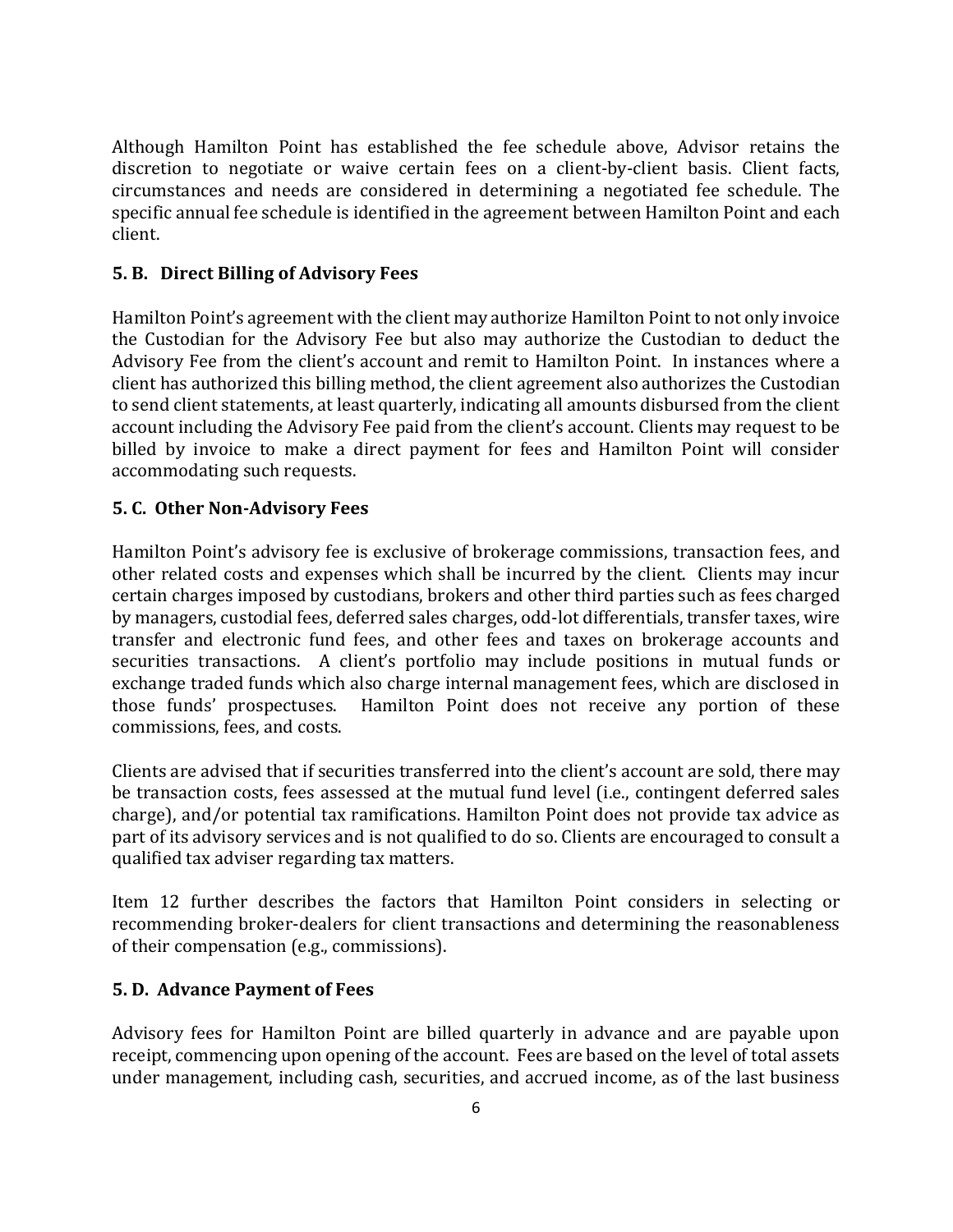day of the prior calendar quarter. Depending upon the timing of the account opening, the fees may be calculated on a pro rata basis. Following the initial period, for deposits or withdrawals that exceed \$1,000,000 after the inception of a quarter, fees on those amounts will be prorated based on the number of days remaining in the quarter. For partial withdrawals in excess of \$1,000,000 within a billing period, Hamilton Point will credit any unearned fee on those amounts toward the next quarter's fee.

An advisory agreement may be terminated according to the terms of the agreement and by written notice by either party. Upon termination, fees will be prorated to the date of termination. If any fees are prepaid, unearned fees will be promptly refunded.

#### **5. E. No Compensation for Sale of Securities or Other Investment Products**

Hamilton Point's supervised persons do not accept compensation for the sale of securities or other investment products, including asset-based sales charges or service fees from the sale of mutual funds.

#### <span id="page-6-0"></span>**Item 6 – Performance-Based Fees and Side-By-Side Management**

Hamilton Point does not charge any performance-based fees (e.g., fees based on a share of capital gains on, or capital appreciation of, the assets of a client).

#### <span id="page-6-1"></span>**Item 7 – Types of Clients**

Hamilton Point provides investment advice on a discretionary basis to individuals, pension and profit sharing plans, trusts, estates, charitable organizations, corporations and other business entities.

Hamilton Point generally requires that new client relationships exceed, or have the potential over a reasonable period of time, to exceed a minimum of \$1,000,000 in assets under management. Hamilton Point reserves the right to reduce the minimum requirement for certain accounts under certain circumstances. Hamilton Point will only consider an account below the minimum if the client still meets certain suitability criteria. Hamilton Point may aggregate accounts of related entities or family members to meet the minimum account size.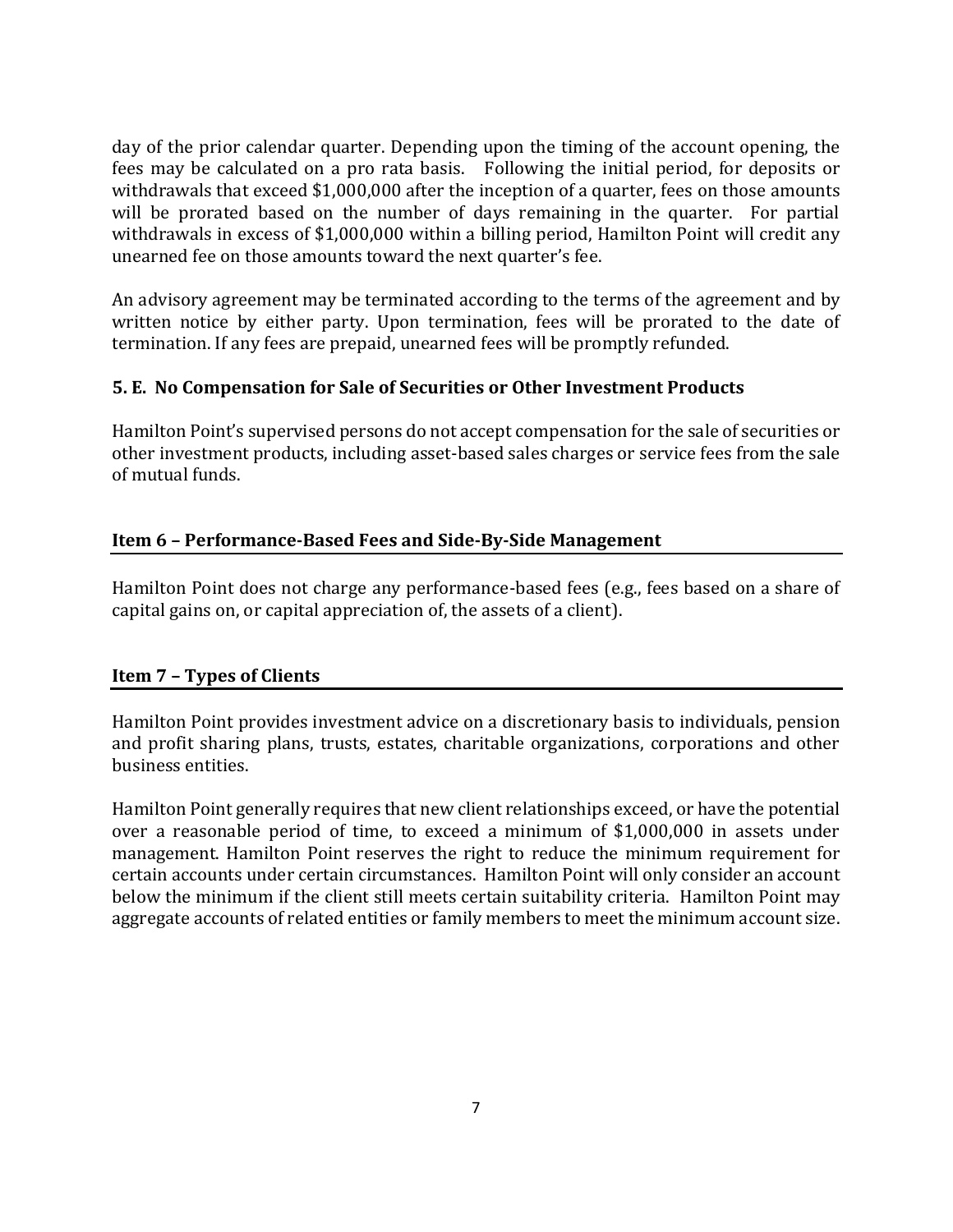#### <span id="page-7-0"></span>**Item 8 – Methods of Analysis, Investment Strategies and Risk of Loss**

#### **8. A. Methods of Analysis and Investment Strategies**

Hamilton Point offers fixed income, equity and alternative investment strategies. Hamilton Point employs a fundamental approach as the primary method of analysis in developing investment strategies for its clients. Fundamental analysis involves evaluating the financial condition and competitive position of a company. Hamilton Point will analyze the financial condition, capabilities of management, earnings, new products and services, as well as the company's markets and position amongst its competitors in order to determine the recommendations made to clients.

Hamilton Point seeks to construct portfolios with an emphasis on quality and diversification. The client's risk tolerance and investment objectives are taken into account to determine the proper allocation between fixed income, equity, and alternative investments. Client portfolios range from 100% fixed income to 100% equity, based on the foregoing criteria. Certain alternative investments, which may be illiquid in nature, may be added to a portfolio for clients who meet required investment minimums and can sustain liquidity constraints of investing in illiquid securities that often require a long-term "lock-up" provision.

After the initial consultation and the proper allocation is agreed upon by the client and Hamilton Point, Advisor employs a hybrid approach in combining the benefits of individually-purchased securities with carefully selected mutual funds and/or exchange traded funds ("ETFs"). Accounts in which individually-purchased securities may not be the most logical investments (due to execution costs or otherwise) may be invested up to 100% in mutual funds.

Fixed Income Strategy. The Fixed Income Strategy is driven by the following:

- 1. Preserving capital;
- 2. Mitigating inflation risk by using short-term debt instruments and in certain market conditions, Treasury Inflation Protected Bonds ("TIPS"); and
- 3. Diversifying through un-hedged foreign bonds.

In implementing the Fixed Income Philosophy, Hamilton Point typically buys and holds a "laddered" portfolio of diversified fixed income securities customized to suit client liquidity needs. Hamilton Point purchases individual U.S. Treasury Bonds, Government Agency Bonds, Municipal Bonds, and Corporate Bonds, where appropriate. Individually-purchased bonds are generally, though not always, investment grade at the time of purchase. Below investment grade bonds are typically included only when the potential for higher returns justifies the higher risk of owning such bonds, or when a client's formal investment policy statement indicates a preference for owning such bonds. Individually-purchased bonds are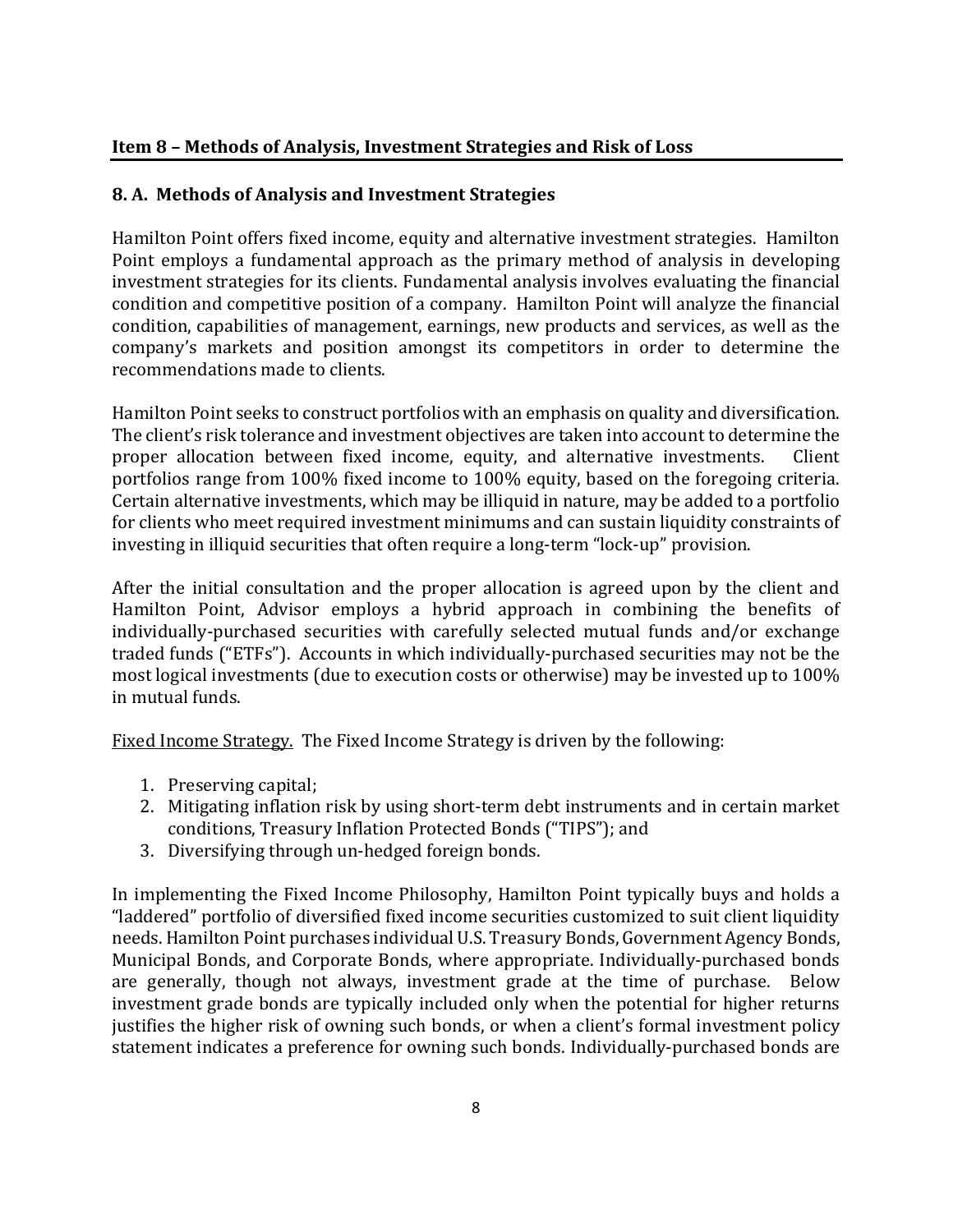bought with the expectation that they will be held to maturity, though client liquidity needs or other market factors could require bonds to be sold before maturity.

In addition to individually-purchased bonds, mutual funds are utilized for certain asset categories such as foreign bonds, TIPS, and investment grade bonds. In addition, certain credit strategy funds may be considered, which may hold below investment-grade debt, when appropriate for strategy objectives and suitable for the client in the context of a diversified portfolio. Other mutual funds may be used opportunistically when individuallypurchased bonds are not cost efficient or are deemed inappropriate for various other reasons.

Hamilton Point's macroeconomic view of the economy, along with client-specific considerations (i.e., taxes, liquidity needs, and risk tolerance), drive allocation decisions within the fixed-income portfolio, including setting a desired duration for the portfolio. Macroeconomic research is supplemented with "bottom-up" research regarding the creditworthiness of the issuer before a bond is purchased.

Equity Strategy. Hamilton Point performs in-house research to generate a standard "buy list" of 30-40 stocks that form the core of the equity portfolio, referred to as "Global Core" stocks. Global Core stocks are typically mid-sized and large capitalization stocks that meet certain proprietary, quality-based screening criteria. "Top-down" criteria are used to select preferred industries for investment, and include factors such as Hamilton Point's macroeconomic view, industry growth potential, competitive landscape, and regulatory clarity. "Bottom-up" criteria are then utilized to evaluate specific stocks in those preferred industries. Key factors Hamilton Point uses when evaluating these stocks are management, market valuation, balance sheet strength (i.e., little or no debt), or other company-specific risks such as potential legal liabilities.

A key consideration in making the final decision to add a stock to the Global Core portfolio is the ability for the company to generate predictable cash flow and the expectation that the stock will produce the desired level of "cash-on-cash" returns over a period of five years or more. Though stocks are purchased based on Hamilton Point's intermediate to long-term view of the stock, they may be sold or trimmed over shorter time periods for reasons such as a change of industry allocation in the portfolio, the stock violating one of the original screening criteria, or if the stock grows to be greater than five percent (5%) of the equity portion of the portfolio.

In addition, for those clients seeking to increase income, Hamilton Point may choose to add another 20-30 "Equity Income" stocks. Equity Income stocks are bought and sold based on similar criteria to Global Core with a few exceptions. Though Equity Income stocks may have lower growth prospects and/or slightly higher levels of debt, they typically operate in relatively mature, stable industries, and produce predictable cash flow; thus, Equity Income stocks typically provide a higher average dividend than the Global Core stocks.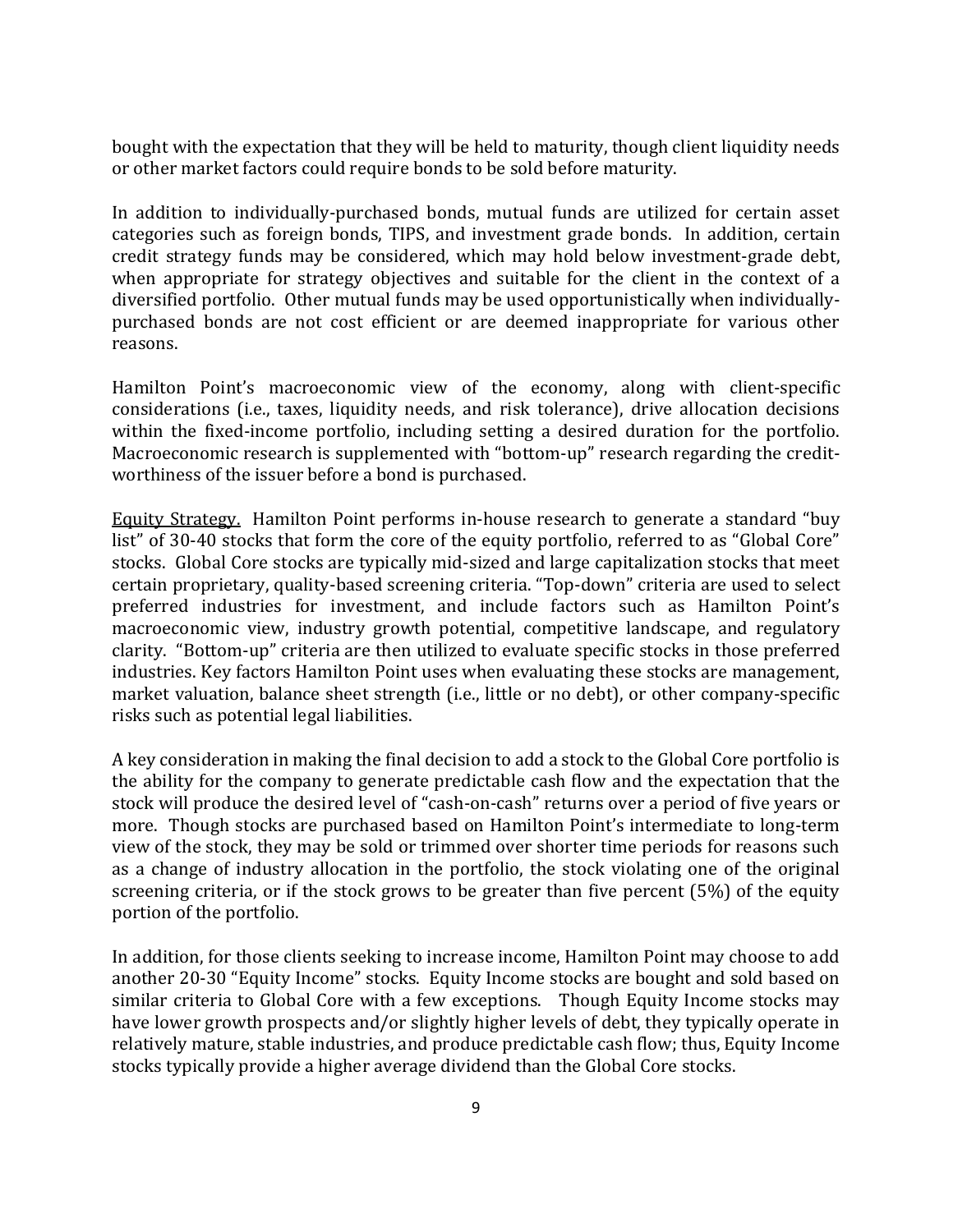These individually-purchased stocks typically make up 65% to 85% of a fully diversified equity portfolio. In such portfolios, the balance of equity exposure is derived from mutual funds for asset categories not researched by Hamilton Point at the individual security level, such as small-capitalization and foreign stocks. Commodities such as gold may be purchased through ETFs, and publicly-traded Real Estate Investment Trusts ("REITs") and Preferred Stocks may be included in the equity allocation of the portfolio.

As with fixed income, other mutual funds or ETFs may be used opportunistically based on Hamilton Point's analysis and when individually-purchased equities are not cost efficient or may be inappropriate for various other reasons. Hamilton Point researches individual mutual funds and ETFs by reviewing various factors such as research methods, management tenure, allocation strategy, assets under management, top holdings, expenses, and performance. A portfolio's allocation to a particular mutual fund is driven by Hamilton Point's macroeconomic view and desire to diversify the equity portfolio into geographic regions or asset categories not covered by the Global Core or Equity Income research.

Alternative Investments. Investments that are publicly-traded, but may be classified as an "Alternative Investment" may be purchased as a complement to more traditional equity investments previously discussed. These investments allow for access to commodities or basic materials, hedging or long/short strategies, credit strategies and REITs through mutual funds and ETF structures. These publicly-traded investments have daily liquidity and the funds do not impose "lock-up" periods.

For certain clients meeting investor criteria, Hamilton Point will recommend the use of nonpublicly traded "Alternative Investments" such as hedge funds, private equity, real estate funds and certain commodity pools. Because these investments are often illiquid and can require "lock-up" periods for several years in some cases, these investments are only recommended for clients with longer-term investment horizons that can sustain illiquidity in a portion of their portfolios. Also, this type of investment vehicle typically requires the client to review and sign a number of documents related to the custodian (such as an Alternative Investment Custody Agreement) and the investment itself, (such as the offering documents, partnership agreement and/or subscription agreement).

Hamilton Point performs its own due diligence on managers of these types of investments including a review of their investment strategy, research methods, expenses and performance. This manager research is used to make a general recommendation to the client, but, in the case of non-publicly traded alternative investments, Hamilton Point will also provide detailed information on the investment so that a mutual decision with the client can be made regarding the inclusion of such a security in a portfolio.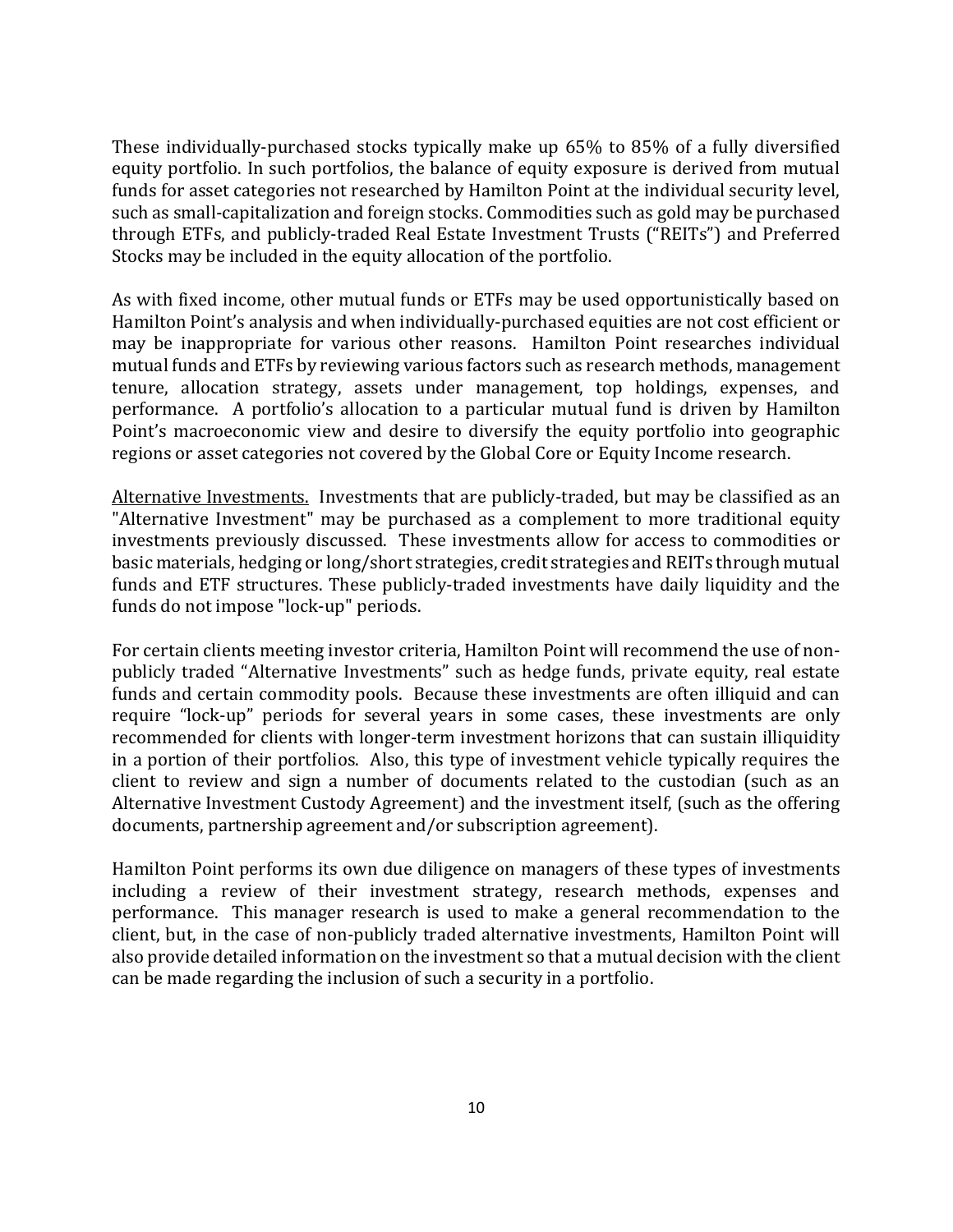#### **8. B. Material Risks of Investment Strategies**

There can be no guarantee of success of the strategies offered by Hamilton Point. These strategies may employ limitations on particular sectors, industries, countries, regions or securities and are subject to certain risks as outlined below.

Market Risk. The profitability of a significant portion of Hamilton Point's recommendations may depend to a great extent upon correctly assessing the future course of price movements of stocks and bonds. There can be no assurance that Hamilton Point will be able to predict those price movements accurately. There is the possibility that the value of securities may decline due to daily fluctuations in the securities markets. Security prices vary daily as a result of many factors, including developments that affect the condition of an individual company and the market in general. In addition investment portfolios may be affected by other economic conditions such as changes in interest rates, foreign currency fluctuations, availability of credit, inflation rates, changes in laws, health conditions, and national and international political circumstances. In particular, the price of many securities assumes favorable tax treatment (e.g. taxes on dividends and capital gains or certain tax-exempt municipal bond interest payments). The continued tax-favored treatment of certain securities cannot be guaranteed and the suspension or limitation of tax advantages could have a material, negative impact on the market price of a security.

Management Risk. Assessments about the value and potential appreciation of a particular security may not be correct and there is no guarantee that securities or investments will perform as anticipated. The value of an individual security or investment can be more volatile than the market as a whole.

Management through Similarly-Managed "Model" Accounts. Hamilton Point manages certain accounts through the use of similarly managed "model" portfolios, whereby the firm allocates all or a portion of its clients' assets among various mutual funds and/or securities on a discretionary basis using one or more of its proprietary investment strategies. In managing assets through the use of models, the firm remains in compliance with the safe harbor provisions of Rule 3a-4 of the Investment Company Act of 1940.

The strategy used to manage a model portfolio may involve an above average portfolio turnover that could negatively impact clients' net after-tax gains. While the firm seeks to ensure that clients' assets are managed in a manner consistent with their individual financial situations and investment objectives, securities transactions effected pursuant to a model investment strategy are usually done without regard to a client's individual tax ramifications.

Turnover Risk. Trading in the portfolios may affect investment performance, particularly through increased brokerage and other transaction costs and taxes. These factors may affect the level and volatility of security pricing and the liquidity of an investment.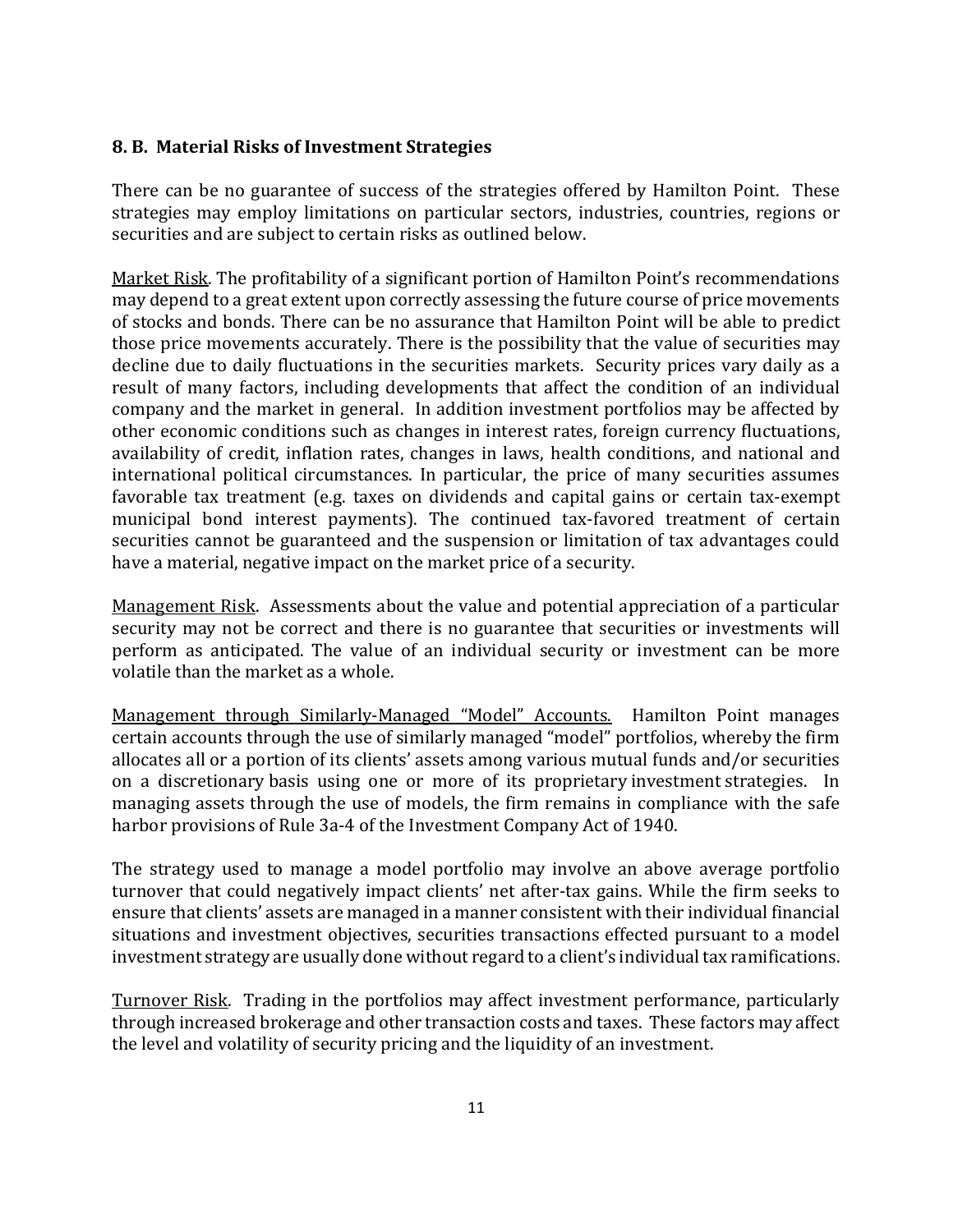Use of Independent Managers. Hamilton Point may recommend the use of an independent, unaffiliated investment manager to manage a portion, or all, of a client's portfolio. In these situations, Hamilton Point continues to conduct ongoing due diligence of such managers, but such recommendations rely to a great extent on the independent managers' ability to successfully implement their investment strategies. In addition, Hamilton Point generally may not have the ability to supervise the independent managers on a day-to-day basis.

Accuracy of Public Information. Hamilton Point may rely, in part, on the basis of information and data filed by issuers with various government regulators, information made directly available to the Advisor by the issuers, or information accessed through available sources other than the issuers. Although Hamilton Point evaluates all such information and data and typically seeks independent corroboration when Hamilton Point considers information to be appropriate and reasonably available, Hamilton Point is not in a position to guarantee the completeness, genuineness or accuracy of such information and data.

#### **8. C. Material Risks of Securities**

The primary risk in using fundamental analysis is that while the overall health and position of a company may be good, market conditions may negatively impact the security. Investing in securities involves the risk of loss. Clients should be prepared to bear potential loss.

#### **Risks related to Equity Investments**

Regardless of any one company's particular prospects, a declining stock market may produce a decline in prices for all equity securities, which could also result in losses.

Smaller Company Risk. Portfolios may contain the securities of small or medium-size companies that may be more susceptible to market downturns, and the prices of which may be more volatile than those of larger companies. Smaller companies generally have narrower markets and more limited managerial and financial resources than larger, established companies.

Risks related to Other Equity Securities. In addition to common stocks, the equity securities in a portfolio may include preferred stocks, convertible preferred stocks, convertible bonds, and warrants. Like common stocks, the value of these equity securities may fluctuate in response to many factors, including the activities of the issuer, general market and economic conditions, interest rates, and specific industry changes. Convertible securities entitle the holder to receive interest payments or a dividend preference until the security matures, is redeemed, or the conversion feature is exercised. As a result of the conversion feature, the interest rate or dividend preference is generally less than if the securities were non-convertible. Warrants entitle the holder to purchase equity securities at specific prices for a certain period of time. The prices do not necessarily move parallel to the prices of the underlying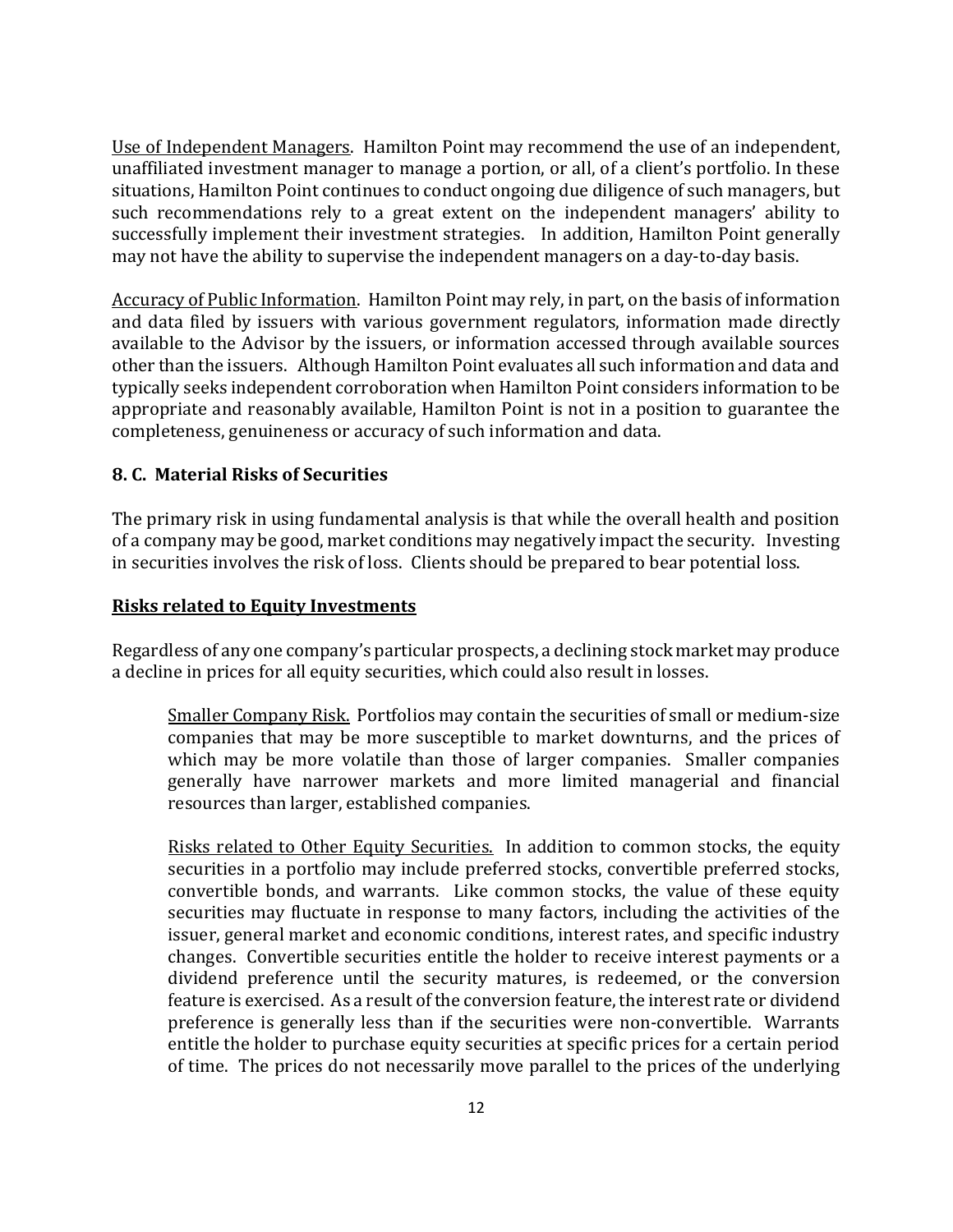securities and the warrants have no voting rights, receive no dividends, and have no rights with respect to the assets of the issuer.

Options. Options allow investors to buy or sell a security at a contracted strike price (not necessarily the current market price) at or within a specific period of time. Clients may pay or collect a premium for buying or selling an option. Investors transact in options to either hedge against potential losses or to speculate on the performance of the underlying securities. Options transactions contain a number of inherent risks, including the partial or total loss of principal in the event that the value of the underlying security or index does not increase or decrease to the level of the respective strike price. Holders of options contracts are also subject to default by the option writer which may be unwilling or unable to perform its contractual obligations.

Foreign Securities. Investments in foreign securities may be volatile and can decline significantly in response to foreign issuer political, regulatory, market or economic developments. Foreign securities are also subject to interest rate and currency exchange rate risks. These risks may be magnified in securities originating in emerging markets. Foreign securities may also be subject to additional or complex tax issues.

Competition. Equity securities selected by Hamilton Point for its portfolios typically have significant market competitors and there is no guarantee that a portfolio security will perform better than its competitors and could be subject to risks competing with other companies with regard to product lines, technology advancements and/or management styles of the competing companies.

Currency Risk. Investments in securities or other instruments that are valued in a foreign currency are subject to the risk that the value of a particular currency will change in relation to one or more other currencies. Factors that may affect currency values are trade balances, the level of short-term interest rates, differences in relative values of comparable assets in different currencies, long-term opportunities for investment and capital appreciation and political developments.

#### **Risks related to Fixed Income Investments**

Fixed income securities are subject to the risk of an issuer's ability to meet principal and interest payments on the obligation (credit risk), and may also be subject to price volatility due to such factors as interest rate sensitivity, market perception of the creditworthiness of the issuer and general market liquidity (market risk). The market values of fixed income securities tend to vary inversely with the level of interest rates. When economic conditions appear to be deteriorating, medium to lower rated securities may decline in value due to heightened concern over credit quality, regardless of prevailing interest rates.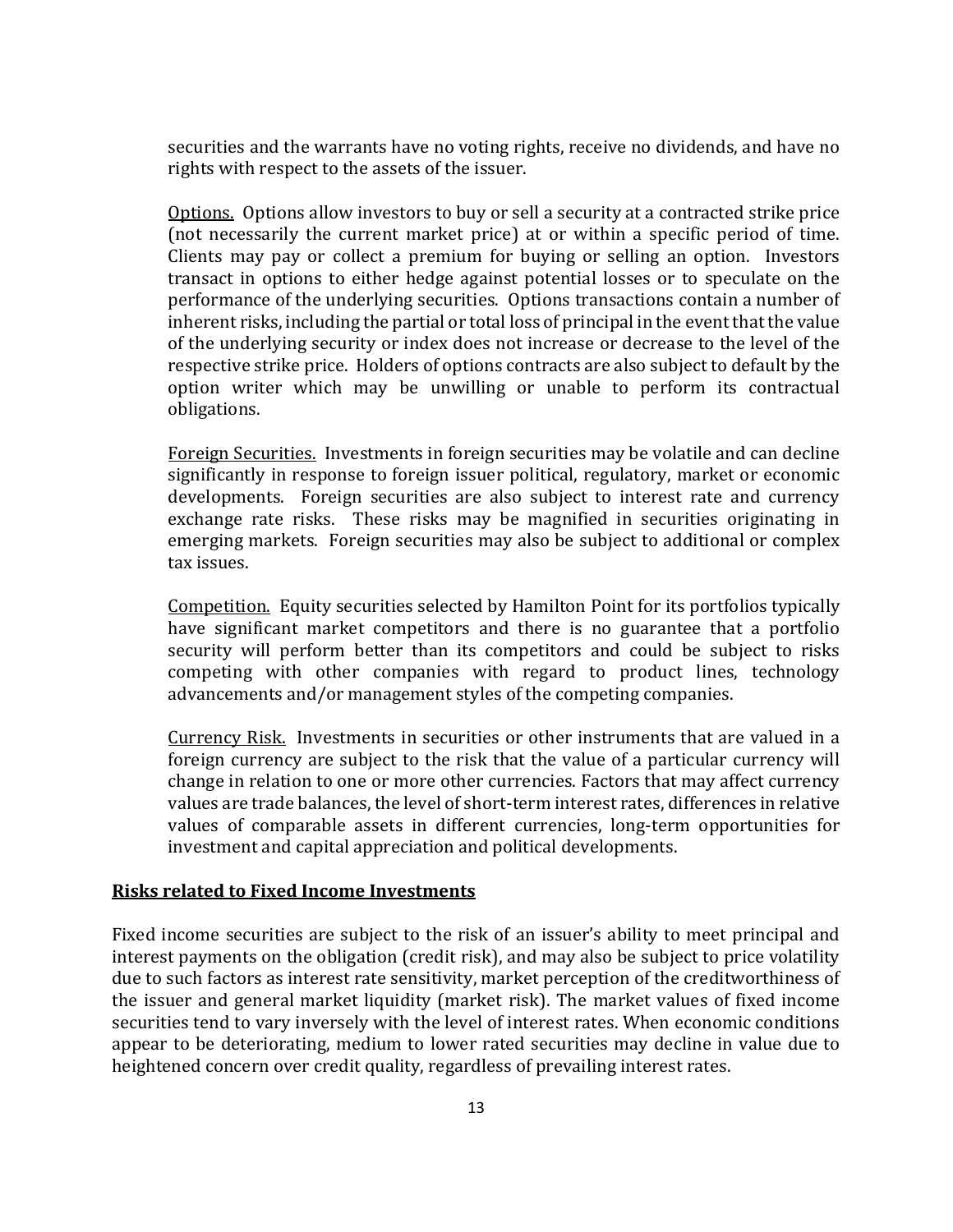Credit Risk. Credit risk is the risk that the issuer or guarantor of a debt security or counterparty to the portfolio's transactions will be unable or unwilling to make timely principal and/or interest payments, or otherwise will be unable or unwilling to honor its financial obligations. If the issuer, guarantor, or counterparty fails to pay interest, the portfolio's income may be reduced. If the issuer, guarantor, or counterparty fails to repay principal, the value of that security and value of portfolio may be reduced.

Interest Rate Risk. Interest rate risk is the possibility that bond prices overall will decline over short or even long periods because of rising interest rates.

Municipal Securities. Investments may be made in municipal securities. Municipal securities consist of debt obligations issued by state and local governments, or by public authorities, to obtain funds to be used for various public facilities, for refunding outstanding obligations, for general operating expenses and for lending such funds to other public institutions and facilities. These funds may also be used for certain private activity and industrial development bonds issued by, or on behalf of, public authorities to obtain funds for the construction, equipment, repair or improvement of privately-operated facilities. General debt obligation bonds are backed by the taxing power of the issuing municipality. Revenue obligations are backed by the revenue of a project or facility, for example, tolls from a toll bridge. Certificates of participation represent an interest in an underlying obligation or commitment such as an obligation issued in connection with a leasing arrangement. The payment of principal and interest on private activity and industrial development obligations generally depends solely on the revenues generated by the use of the specified facilities. Some municipal bonds may be insured by commercial insurance policies which are meant to pay principal and interest payments to bondholders in the event that the issuer defaults. However, the insurance is not a guarantee against loss and depends upon the creditworthiness of both the insurer and the issuer. Prices and yields on municipal bonds are dependent on a variety of factors, such as the financial condition of the issuer, general conditions of the municipal bond market, the size of a particular offering, the maturity of the obligation, and the rating of the issue.

Rating Agencies. Ratings assigned by Moody's and/or S&P and/or Fitch to securities acquired in a portfolio reflect only the views of those agencies. Explanations of the significance of ratings should be obtained from Moody's, S&P and Fitch. No assurance can be given that ratings assigned will not be withdrawn or revised downward if, in the view of Moody's, S&P or Fitch, circumstances so warrant.

#### **Risks related to Investments in Mutual Funds, Exchange-Traded Funds and Private Investment Vehicles**

Mutual Funds and Exchange-Traded Funds ("ETFs"). An investment in a mutual fund or ETF involves risk, including the loss of principal. Mutual fund and ETF shareholders are necessarily subject to the risks stemming from the individual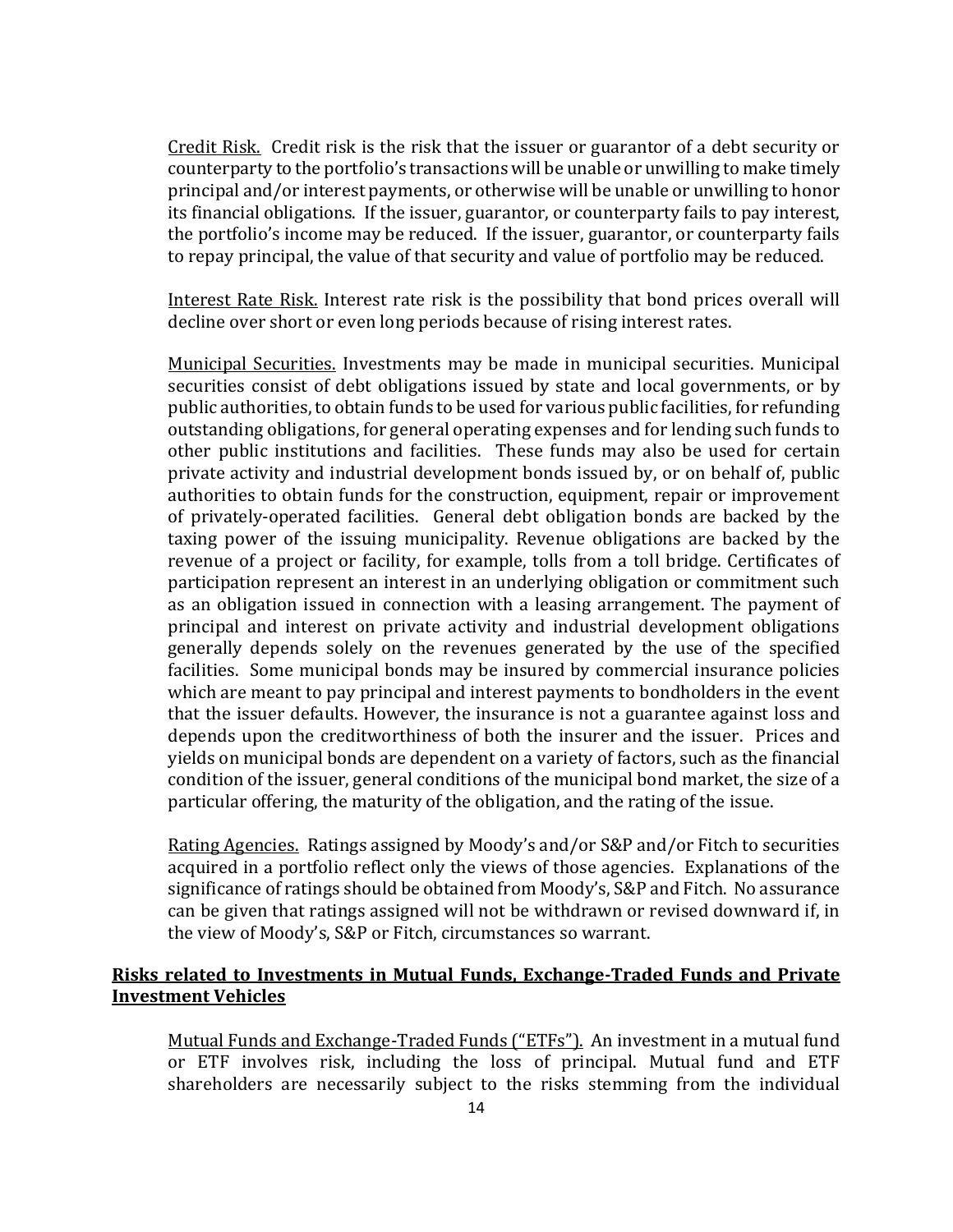issuers of the fund's underlying portfolio securities. Such shareholders are also liable for taxes on any fund-level capital gains, as mutual funds and ETFs are required by law to distribute capital gains in the event they sell securities for a profit that cannot be offset by a corresponding loss.

Shares of mutual funds are generally distributed and redeemed on an ongoing basis by the fund itself or a broker acting on its behalf. The trading price at which a share is transacted is equal to a fund's stated daily per share net asset value ("NAV"), plus any shareholders fees (e.g., sales loads, purchase fees, redemption fees). The pershare-NAV of a mutual fund is calculated at the end of each business day, although the actual NAV fluctuates with intraday changes to the market value of the fund's holdings. The trading prices of a mutual fund's shares may differ significantly from the NAV during periods of market volatility, which may, among other factors, lead to the mutual fund's shares trading at a premium or discount to actual NAV.

Shares of ETFs are listed on securities exchanges and transacted at negotiated prices in the secondary market. Generally, ETF shares trade at or near their most recent NAV, which is generally calculated at least once daily for indexed-based ETFs and more frequently for actively managed ETFs. However, certain inefficiencies may cause the shares to trade at a premium or discount to their pro rata NAV. There is also no guarantee that an active secondary market for such shares will develop or continue to exist. Generally, an ETF only redeems shares when aggregated as creation units (usually 50,000 shares or more). Therefore, if a liquid secondary market ceases to exist for shares of a particular ETF, a shareholder may have no way to dispose of such shares.

Use of Private Collective Investment Vehicles. Hamilton Point recommends that certain clients invest in privately placed collective investment vehicles (e.g., hedge funds, private equity funds, etc.). Hamilton Point does not directly manage these vehicles; these investment vehicles retain their own managers who make the investment decisions and underlying security selections for the vehicle. The managers of these vehicles have broad discretion in selecting the investments. Typically, there are few limitations on the types of securities or other financial instruments which may be traded or used, and no requirement to diversify. Some types of these investment vehicles may trade on margin or otherwise leverage positions, thereby potentially increasing the risk to the vehicle. In addition, because private investment vehicles are not registered investment companies, they are not subject to the same regulatory reporting and oversight of a registered entity. There are numerous risks in investing in these types of securities. Clients should consult each investment's private placement memorandum and/or other prospectus or documents explaining such risks prior to investing.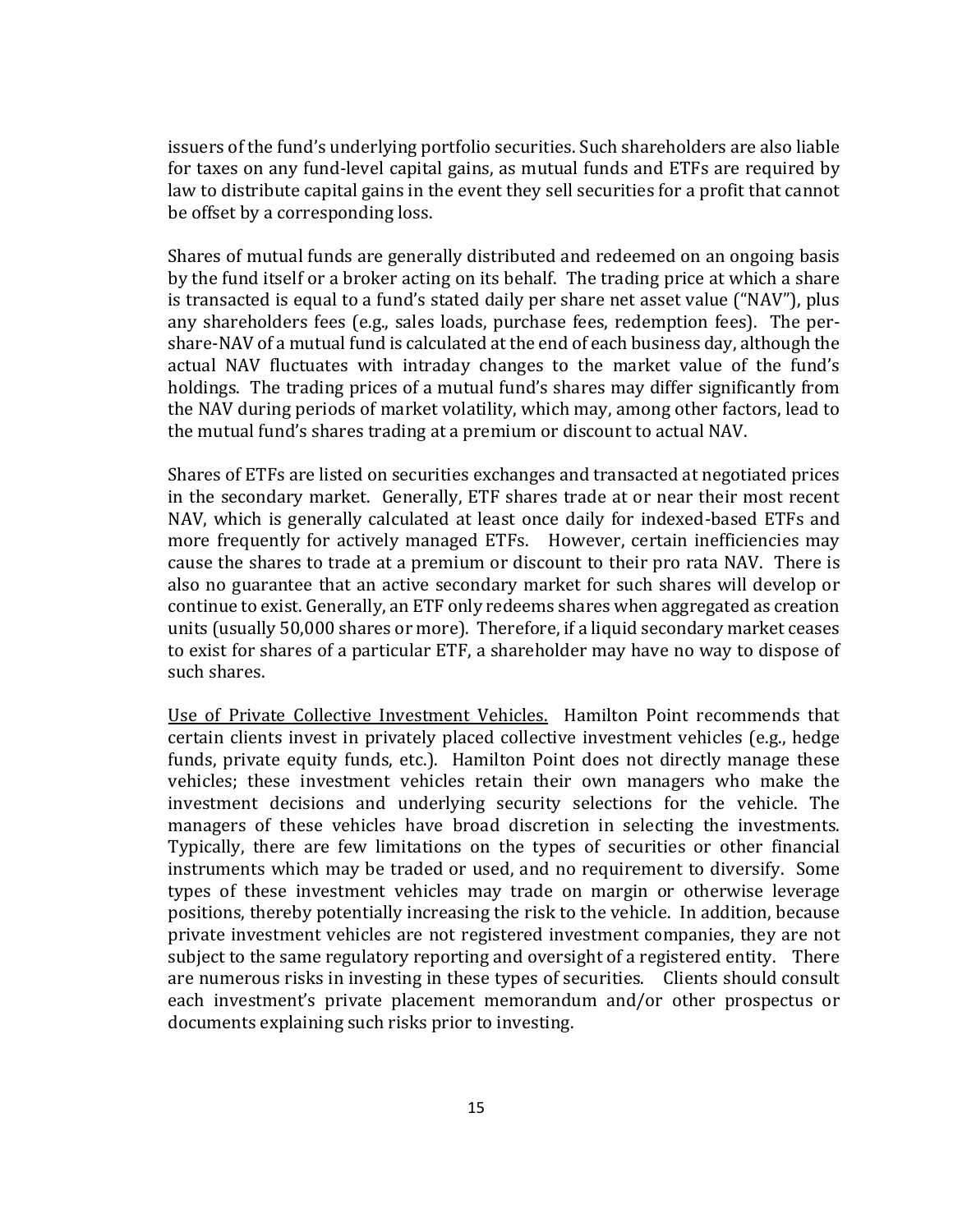#### <span id="page-15-0"></span>**Item 9 – Disciplinary Information**

Registered investment advisors are required to disclose all material facts regarding any legal or disciplinary events that would be material to your evaluation of an advisor or the integrity of their management. Hamilton Point has no information applicable to this Item.

#### <span id="page-15-1"></span>**Item 10 – Other Financial Industry Activities and Affiliations**

#### **10. A. No Registered Representatives**

Hamilton Point management persons are not registered, nor do any management persons have an application pending to register, as a broker-dealer or a registered representative of a broker-dealer.

#### **10. B. No Other Registrations**

Hamilton Point's management persons are not registered, nor do any management persons have an application pending to register, as a futures commission merchant, commodity pool operator, a commodity trading advisor, or an associated person of the foregoing entities.

#### **10. C. Material Relationships or Arrangements**

Hamilton Point has no financial industry affiliations, relationships or material arrangements that require disclosure under this section.

#### **10. D. Recommendation of Other Investment Advisors**

<span id="page-15-2"></span>Hamilton Point may recommend other investment advisors, but it does not receive any compensation related to its recommendation of other investment advisors.

#### **Item 11 – Code of Ethics**

#### **11. A. Code of Ethics Document**

Hamilton Point has adopted a Code of Ethics pursuant to Rule 204A-1 of the Investment Advisers Act of 1940, as amended. A basic tenet of Hamilton Point's Code of Ethics is that the interests of clients are always placed first. The Code of Ethics includes standards of business conduct requiring covered persons to comply with the federal securities laws and the fiduciary duties an investment advisor owes to its clients. Hamilton Point will provide a copy of its Code of Ethics to any client or prospective client upon request.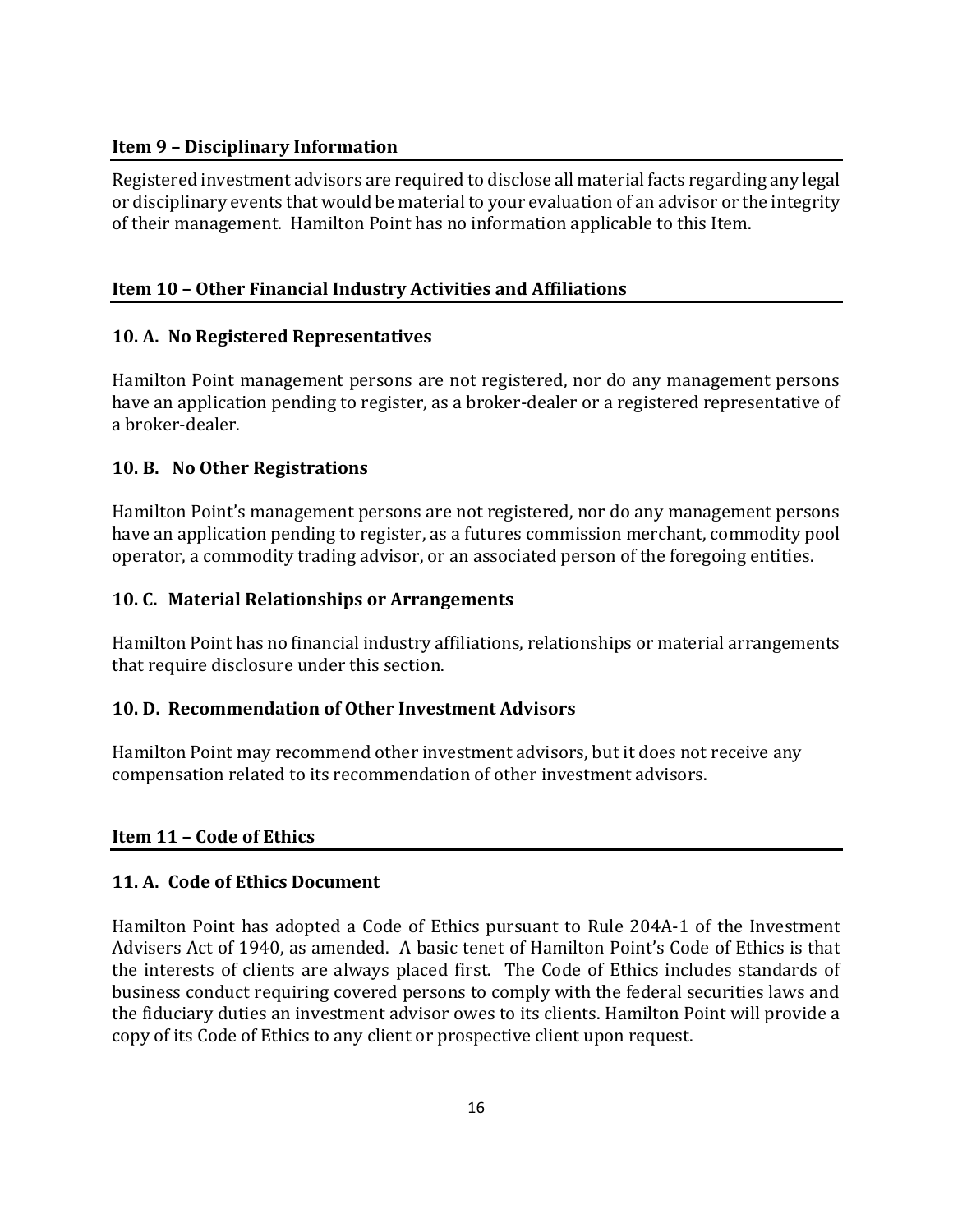#### **11. B. Recommendations of Securities and Material Financial Interests**

As a matter of policy, Hamilton Point does not engage in principal transactions or agency cross transactions. Any exceptions to this policy must be approved in advance by the Chief Compliance Officer or his designee.

#### **11. C. Personal Trading**

Hamilton Point has adopted a Code of Ethics intended, among other things, to ensure that personal investing activities by Hamilton Point's employees are consistent with Hamilton Point's fiduciary duty to its clients. The Code of Ethics includes standards of business conduct requiring covered persons to comply with the federal securities laws and the fiduciary duties an investment advisor owes to its clients. For purposes of its Code of Ethics, Hamilton Point has determined that all employees are access persons.

All access persons are required to notify Hamilton Point's Chief Compliance Officer ("CCO") or his designee in order to pre-clear personal securities transactions in Reportable Securities (as defined on Hamilton Point's Code of Ethics), IPOs and Limited Offerings.

Access persons are permitted to buy or sell securities that it also recommends to clients consistent with Hamilton Point's policies and procedures. In order to avoid potential conflicts that could be created by personal trading among Hamilton Point access persons, access persons must provide quarterly reports of their personal transactions within 30 days of the end of each calendar quarter, which may consist of monthly brokerage statements for all reportable accounts in which they have a beneficial interest, to the CCO. Access persons may direct their brokers to send copies of all brokerage confirmations relating to all reportable personal securities transactions in which they have a beneficial ownership interest. Access persons must also submit statements of their personal holdings in reportable securities as well as information about brokerage accounts to Hamilton Point's CCO within 10 days after becoming subject to the Code of Ethics and on an annual basis thereafter.

The Code also requires that all access persons comply with ethical restraints relating to clients and their accounts, including restrictions on gifts and provisions intended to prevent violations of laws prohibiting insider trading.

Hamilton Point is required to treat its clients fairly in relation to potential conflicts of interest or material interests. Hamilton Point has adequate policies and procedures to protect its clients' interests and to disclose to clients the possibility of conflicts. Such policies and procedures include, but are not limited to, Hamilton Point's Code of Ethics, personal trading policies, trade aggregation and allocation policies, policies governing outside business activities and gifts and entertainment.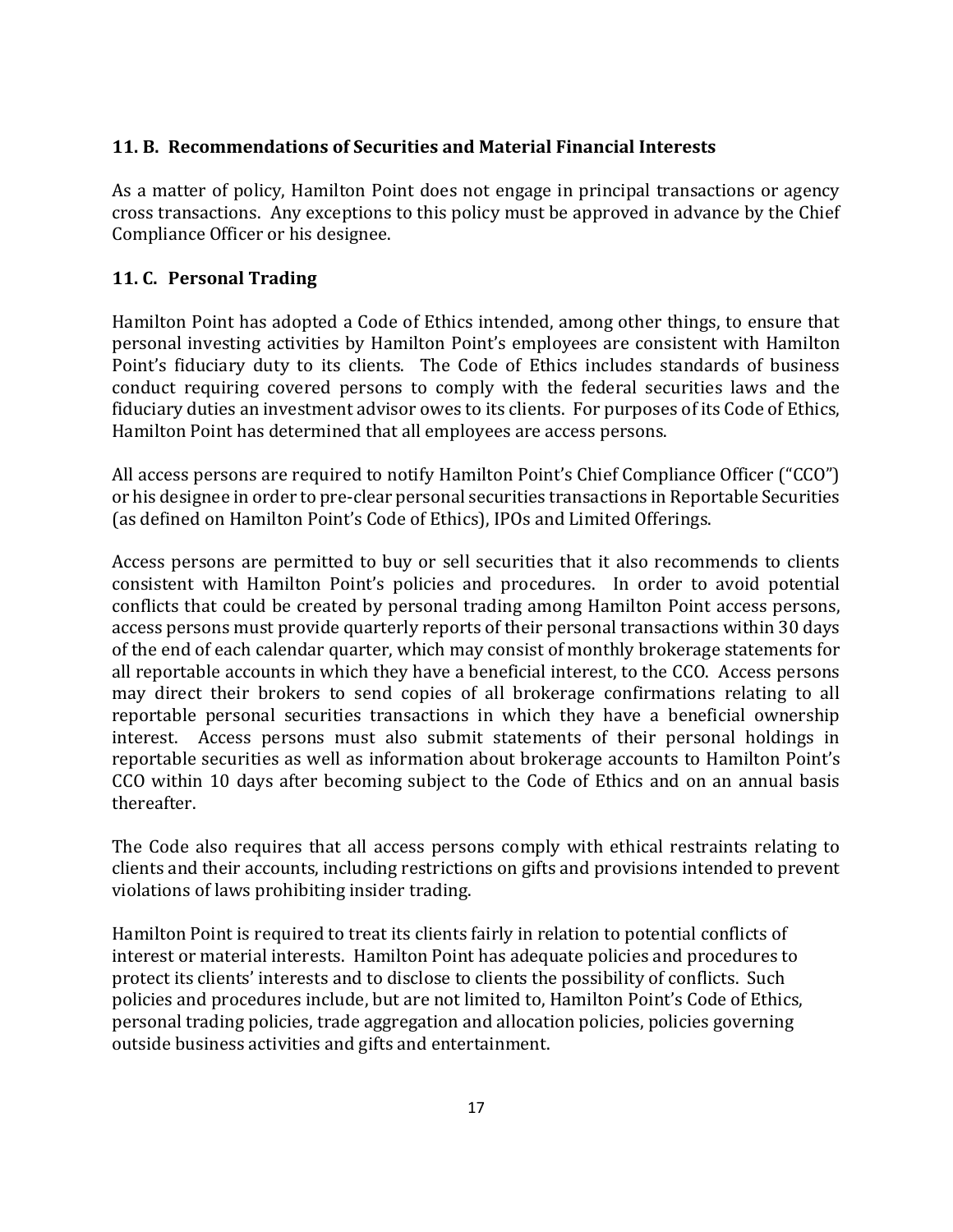#### **11. D. Timing of Personal Trading**

Since Hamilton Point access persons may invest in the same securities or related securities (e.g., warrants, options or futures) that Hamilton Point recommends to clients, no access person shall buy or sell a Reportable Security on the same day any trades in the security are made for client accounts, except as provided for in the Code of Ethics. The price paid or received by a client account for any security should not be materially affected by a buying or selling interest on the part of an access person, or otherwise result in an inappropriate advantage to the access person.

#### <span id="page-17-0"></span>**Item 12 – Brokerage Practices**

#### **12. A. Selection of Broker/Dealers**

Hamilton Point generally recommends that clients utilize the brokerage and clearing services of Fidelity Investments ("Fidelity") or Charles Schwab ("Schwab"). Fidelity and Schwab allow for Hamilton Point to obtain many mutual funds without transaction charges and other securities at nominal transaction charges. The commissions and/or transaction fees charged by Fidelity and Schwab may be higher or lower than those charged by other broker-dealers.

In recommending Fidelity or Schwab, or any other broker-dealer to its clients, Hamilton Point will consider their respective financial strength, reputation, execution, pricing, research and service in addition to the best net price, giving effect to brokerage commissions, spreads and other costs. Hamilton Point may also apply a number of other judgmental factors deemed relevant, including individual client preferences and the fact the client may be a customer of one organization or the other. In applying these factors, Hamilton Point recognizes that different broker-dealers may have different execution capabilities with respect to different types of securities. The factors include, but are not limited to:

- Hamilton Point's knowledge of negotiated commission rates and spreads currently available;
- the nature of the security being traded;
- the size and type of the transaction;
- the nature and character of the markets for the security to be purchased or sold;
- the desired timing of the trade and speed of execution;
- the activity existing and expected in the market for the particular security;
- the broker-dealer's access to primary markets and quotation sources;
- the ability of the broker-dealer to effect transactions when a large block of securities is involved or where liquidity is limited;
- confidentiality;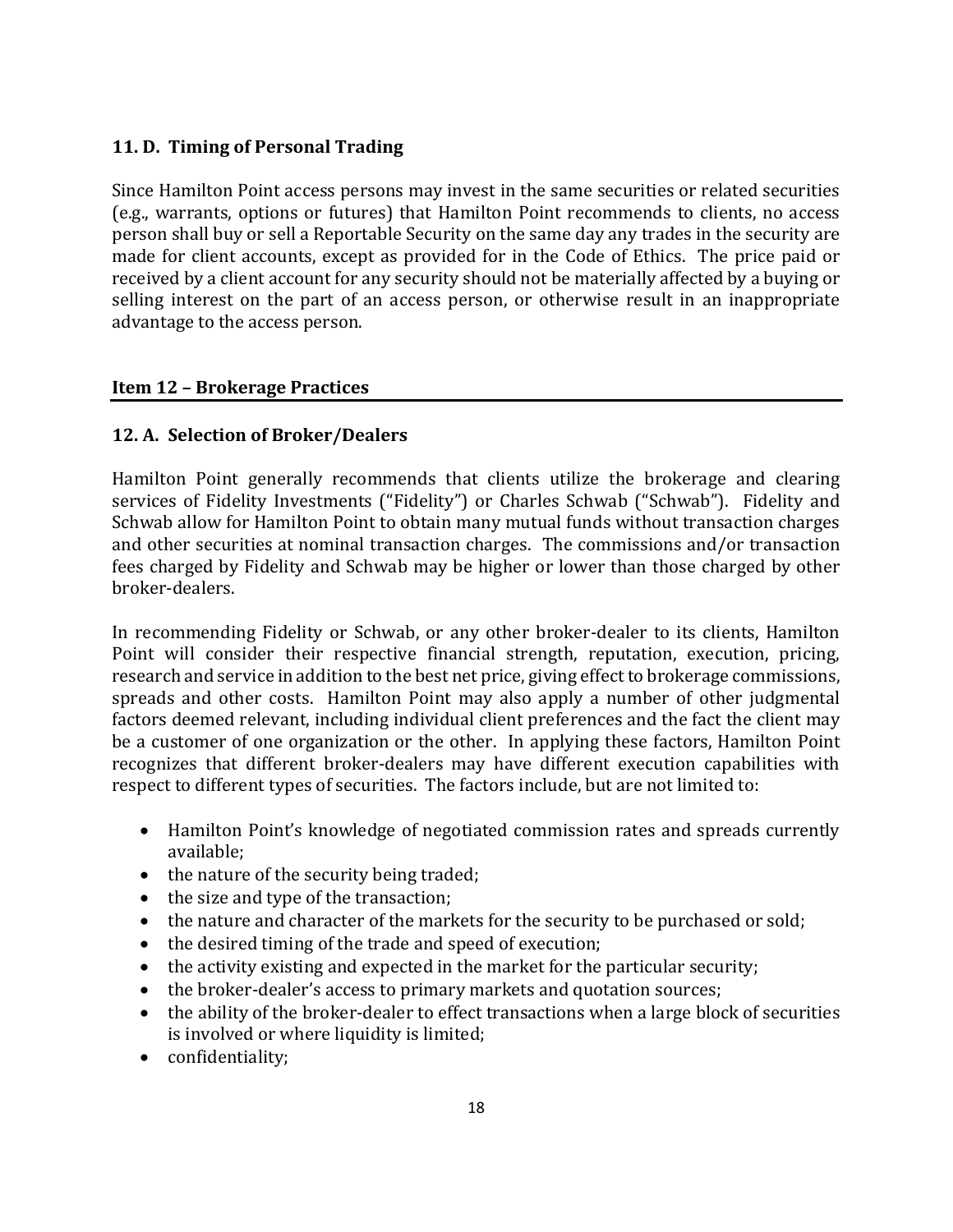- the execution, clearance and settlement capabilities and history as well as the reputation and perceived soundness of the broker-dealer selected and others which are considered;
- Hamilton Point's knowledge of actual or apparent operational problems of any broker-dealer;
- the broker-dealer's execution services rendered on a continuing basis and in other transactions;
- the broker-dealer's access to underwriting offerings and secondary markets;
- the broker-dealer's reliability in executing trades, keeping records and accounting for and correcting trade errors;
- the broker-dealer's ability to accommodate Hamilton Point's needs with respect to one or more trades including willingness and ability to maintain quality execution in unusual or volatile market conditions and to commit capital by taking positions in order to complete trades;
- the quality of communication links between Hamilton Point and the broker-dealer; and
- the reasonableness of spreads or commissions.

Hamilton Point periodically and systematically will review its policies and procedures regarding broker-dealer recommendations in light of its duty to obtain best execution for its clients.

#### Research and Other Soft Dollar Benefits

Hamilton Point may pay more than the lowest commission rate available to brokers whose proprietary research, services, execution abilities, or other legitimate and appropriate services are particularly helpful in Hamilton Point's investment decision making process. Such research generally will be used to service all of Hamilton Point's clients. These benefits are not tied to client account transactions (i.e., not "soft dollars"). The receipt of investment research products and/or services as well as the allocation of the benefit of such investment research products and/or services poses a conflict of interest because Hamilton Point does not have to produce or pay for the products or services.

As part of this determination, Hamilton Point recognizes some brokerage firms are better at executing some types of orders than others. Therefore, it may be in the best interest of the clients to utilize a broker whose commission rates are not the lowest, but whose executions result in lower overall transaction costs. The overriding consideration in selecting brokers for executing portfolio orders is the maximization of client returns through a combination of controlling transaction and securities costs and seeking the most effective uses of brokers' research and execution capabilities.

Hamilton Point may receive from Fidelity or Schwab computer software and related systems support, which allows Hamilton Point to better monitor client accounts maintained at each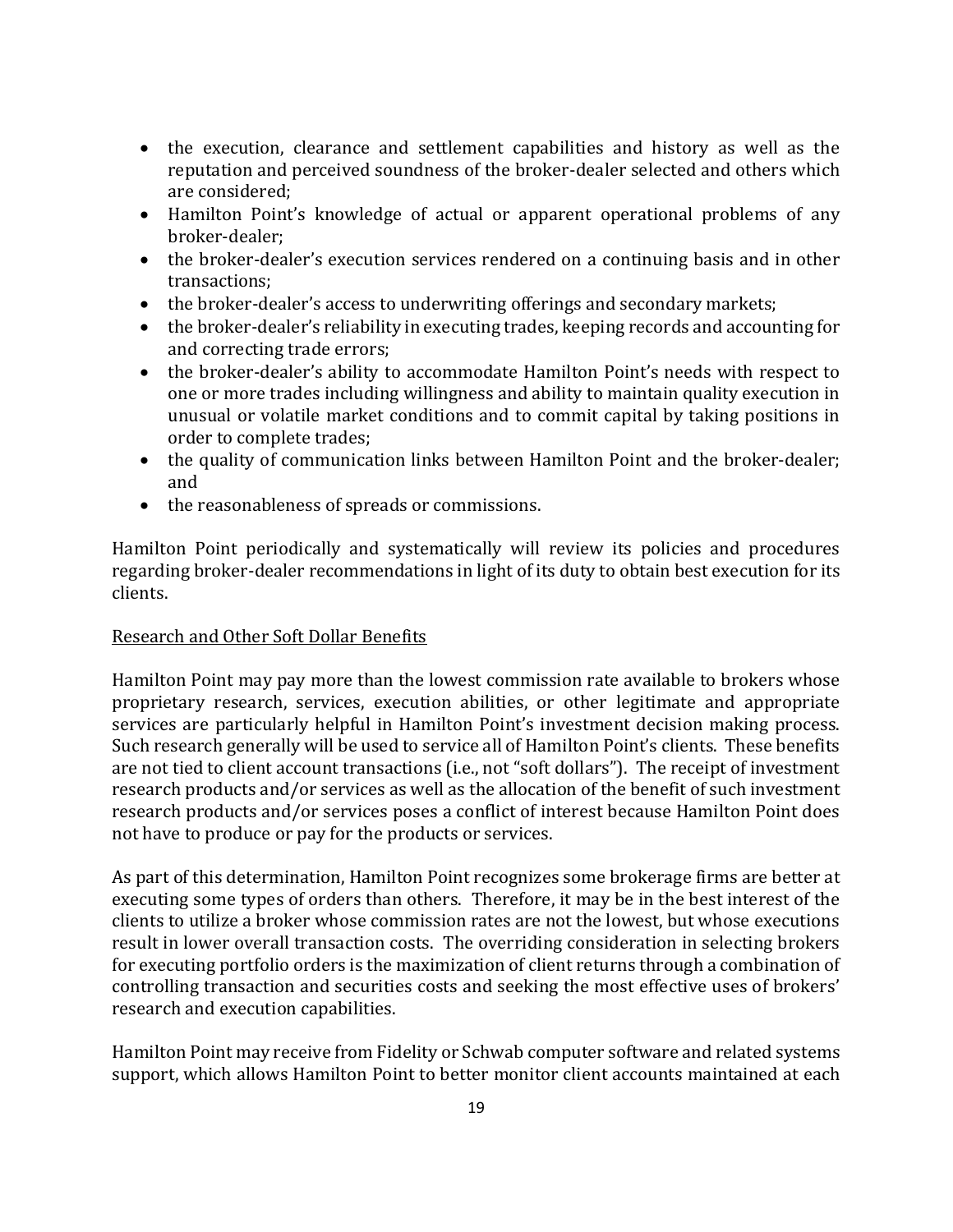respective custodian. Hamilton Point may receive this type of software and related support without cost because Hamilton Point provides investment management services to clients whose accounts and assets are custodied with the respective custodian. The software and related systems support may benefit Hamilton Point, but not necessarily all of its clients directly. While Hamilton Point endeavors to put client interests first at all times, clients should be aware that Hamilton Point's receipt of economic benefits from a broker-dealer could create a conflict of interest since these benefits may influence Hamilton Point's choosing of a broker-dealer based upon what they receive in the form of software, systems, support, or other services. Hamilton Point considers these services as integral to best execution when transacting in client accounts and may not be able to procure a similar high level of services from comparable broker dealers.

Fidelity and Schwab may provide certain services to Hamilton Point and its clients such as duplicate client confirmations and bundled duplicate statements, trading desk services exclusive to each organization's participants and block trading capabilities to aggregate securities transactions and then allocate the appropriate shares to client accounts at the average price and access to an electronic communication network for client order entry and account information.

#### Brokerage for Client Referrals

Hamilton Point does not maintain any referral arrangements with broker-dealers.

#### Directed Brokerage

While Hamilton Point generally selects Fidelity or Schwab for client accounts, Hamilton Point may accept, in limited instances, direction from a client as to which broker-dealer is to be used for trades placed in that specific client account. If the client directs the use of a particular broker-dealer, Hamilton Point asks that the client also specify in writing (i) general types of securities for which a designated firm should be used and (ii) whether the designated firm should be used for all transactions, even though Hamilton Point might be able to obtain a more favorable net price and execution from another broker-dealer in particular transactions. Clients who, in whole or in part, direct Hamilton Point to use a particular broker-dealer to execute transactions for their accounts should be aware that transactions for a client that directs brokerage are generally unable to be combined or "blocked" for execution purposes with orders for the same securities for other accounts managed by Hamilton Point. As a result, the client may pay higher commissions or other transaction costs, experience greater spreads, or receive less favorable net prices, on transactions for the account than would otherwise be the case if Hamilton Point could negotiate commission rates or spreads freely, or select broker-dealers based on best execution. Consequently, best price and execution may not be achieved.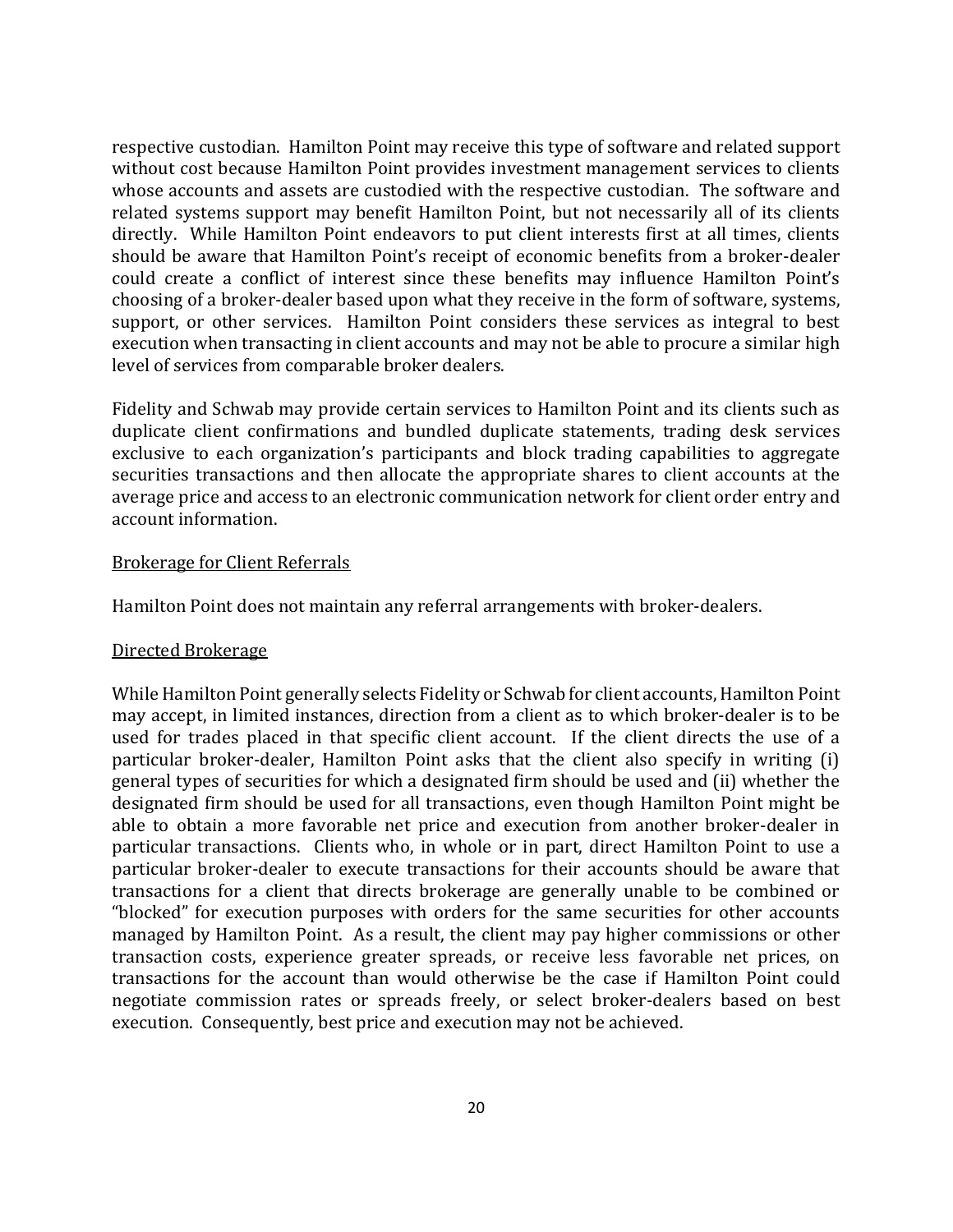#### **12. B. Aggregation of Orders**

Transactions for each client generally will be effected independently, unless Hamilton Point decides to purchase or sell the same securities for several clients at approximately the same time. In making investment decisions for the accounts, securities considered for investment by one account may also be appropriate for another account managed by Hamilton Point. On occasions when the purchase or sale of a security is deemed to be in the best interest of more than one account, Hamilton Point may, but shall not be obligated to, aggregate or "block" orders for the purchase or sale of securities for all such accounts to the extent consistent with best execution and the terms of the relevant investment advisory agreements. Such combined or "blocked" trades may be used to facilitate best execution, including negotiating more favorable prices, obtaining more timely or equitable execution or reducing overall commission charges. Blocked trades will generally be allocated pro rata among Hamilton Point's clients at an average price according to the purchase and sale orders placed for each client on any given day. Whether trading on an individual basis or aggregating trades, Hamilton Point manages client accounts within their respective strategies, given account restrictions and/or constraints and implements trade rotation procedures to ensure that no accounts take preference over other accounts.

Aggregation of transactions will occur only when Hamilton Point believes that such aggregation is consistent with Hamilton Point's duty to seek best execution and best price for clients and is consistent with Hamilton Point's investment advisory agreement with each client for which trades are being aggregated.

In the event that Hamilton Point determines that a prorated allocation is not appropriate under the particular circumstances, the allocation will be made based upon other relevant factors including, but not limited to (i) when only a small percentage of the order is executed, shares may be allocated to the accounts with the smallest order, or the smallest position, or to an account that is out of line with respect to security or sector weightings relative to other portfolios, with similar mandates; (ii) allocations may be given to one account when one account has limitations in its investment guidelines which prohibit it from purchasing other securities which are expected to produce similar investment results and can be purchased by other accounts; (iii) if an account reaches an investment guideline limit and cannot participate in an allocation, shares may be reallocated to other accounts (possibly due to unforeseen changes in accounts assets after an order is placed); (iv) with respect to sale allocations, allocations may be given to accounts low in cash; (v) in cases when a pro rata allocation of a potential execution would results in a de minimis allocation, the transactions may be executed on a pro rata basis among the remaining accounts; or (vi) in cases where a small proportion of an order is executed in all accounts, shares may be allocated to one or more accounts on a random basis.

As mentioned above, Hamilton Point generally will not aggregate trades for clients that may have limited Hamilton Point's brokerage discretion or other client accounts that it manages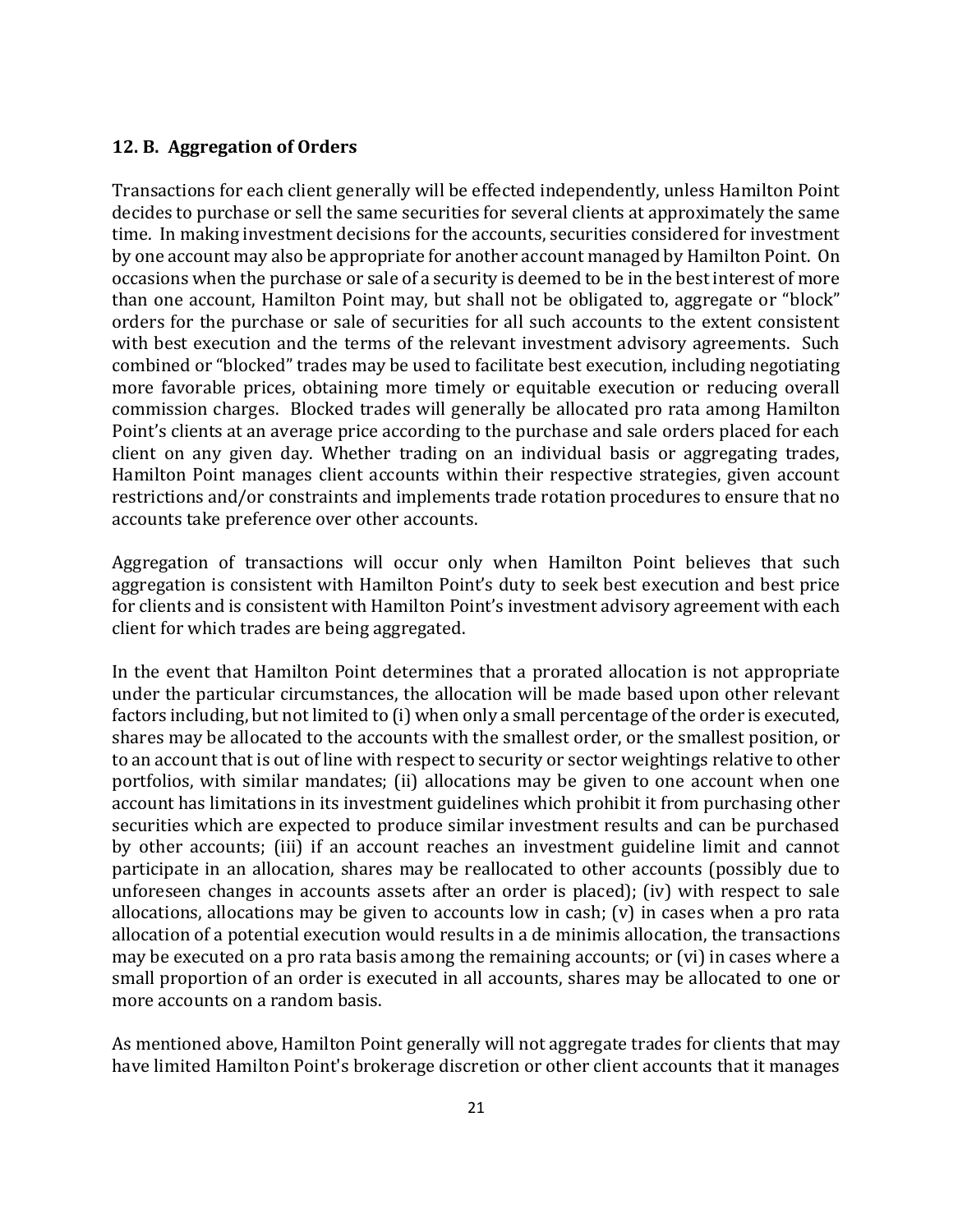to the extent that those clients have directed their trading to a particular broker-dealer. Orders for such clients will generally be aggregated only with similar clients and allocated in the same manner as described above. The same manual process described above will be implemented for these accounts if random allocation would result in a partial fill for the last account selected.

#### <span id="page-21-0"></span>**Item 13 – Review of Accounts**

#### **13. A. Frequency and Nature of Review**

Hamilton Point will monitor client accounts as part of an ongoing investment advisory process in addition to regular account reviews that are conducted on at least a quarterly basis. All 645 Hamilton Point accounts are reviewed by Richard Woods, Kenneth Nelson, Tracy Davies, Shannon Wardlaw and/or Nathan Byrd. In addition to the quarterly review process, Hamilton Point will attempt to contact advisory clients at least annually to review its previous services as well as recommendations made and discuss the impact on each client's account from any changes in the client's financial situation and/or investment objectives.

#### **13. B. Factors That May Trigger an Account Review Outside of Regular Review**

Generally, client accounts are reviewed as needed depending on factors such as cash flows in or out of the account, changes in client objectives or restrictions, and changing market conditions.

#### **13. C. Content and Frequency of Reports**

Unless otherwise agreed upon, clients are provided with transaction confirmation notices and regular summary account statements directly from the broker-dealer or custodian for the client accounts. Those clients to whom Hamilton Point provides investment advisory services will also receive a report from Hamilton Point that may include such relevant account and/or market-related information such as an inventory of account holdings and account performance on a quarterly basis. Clients should compare the account statements they receive from Hamilton Point with those they receive from their custodian.

#### <span id="page-21-1"></span>**Item 14 – Client Referrals and Other Compensation**

#### **14. A. Compensation from Non-Clients**

Hamilton Point does not currently receive compensation from non-clients.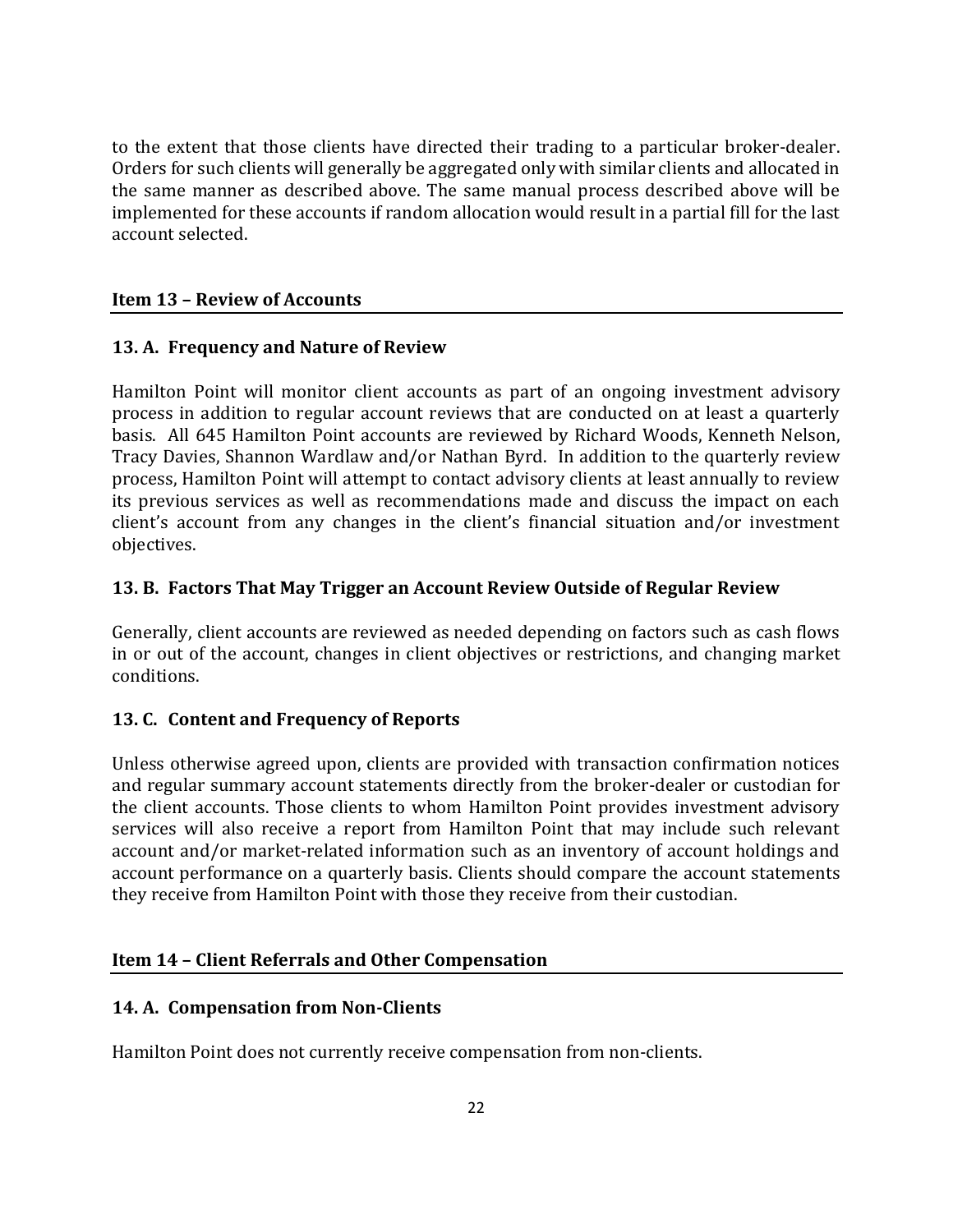#### **14. B. Referral Arrangements**

Hamilton Point does not currently maintain any solicitor arrangements for client introductions. If a solicitor arrangement were to be signed with an individual ("Solicitor") for client introductions and a referral fee paid, the Solicitor would be required to provide the prospective client with a copy of this document (the Brochure) and a separate disclosure statement that includes the following information:

- the Solicitor's name and relationship with Hamilton Point;
- the fact that the Solicitor is being paid a referral fee;
- the amount of the fee; and
- whether the fee paid by the client will be increased above the normal fee schedule in order to compensate the Solicitor. The prospective client would be required to acknowledge, in writing, the referral arrangement.

#### <span id="page-22-0"></span>**Item 15 – Custody**

Qualified custodians maintain assets in accounts in the name of the client for the accounts managed by Hamilton Point. Clients should receive at least quarterly statements from the broker-dealer, bank or other qualified custodian that holds and maintains clients' investment assets. Hamilton Point takes steps to ensure that the client's qualified custodian sends periodic account statements to the client, no less frequently than quarterly, showing all transactions in the account, including fees paid to Hamilton Point.

Hamilton Point urges clients to carefully review and compare official custodial records to the account statements that Hamilton Point provides. Hamilton Point statements may vary slightly from custodial statements based on accounting procedures, reporting dates, and/or valuation methodologies of certain securities.

#### <span id="page-22-1"></span>**Item 16 – Investment Discretion**

Hamilton Point is given investment discretion through a limited power-of-attorney included in the advisory agreement between Hamilton Point and the client. Through the advisory agreement, Hamilton Point is authorized to make the following determinations in accordance with the client's specified investment objectives without client consultation or consent before a transaction is effected:

• Which securities to buy or sell;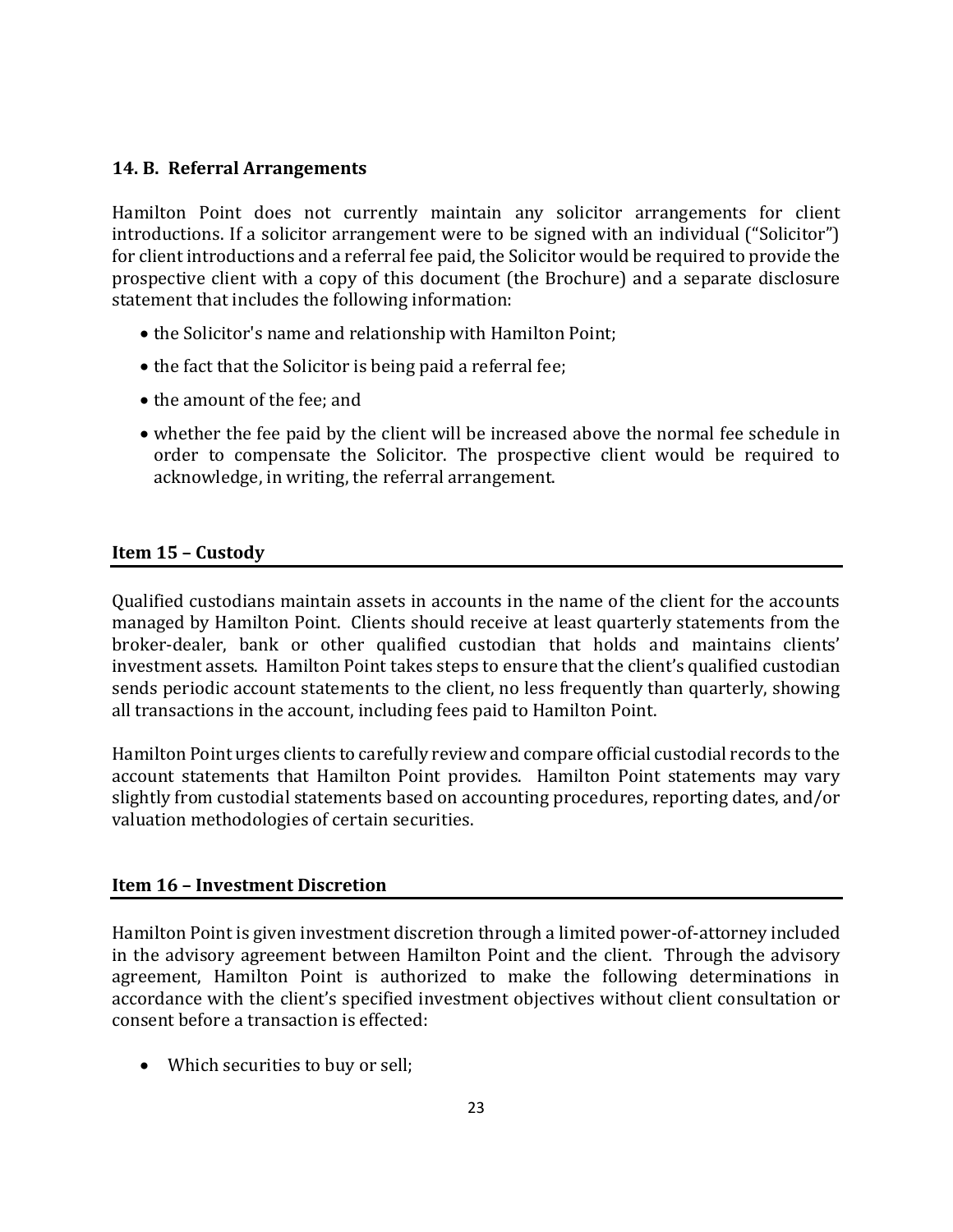- The total amount of securities to buy or sell;
- The broker-dealer through whom securities are bought or sold;
- The commission rates at which securities transactions for client accounts are affected; and
- The prices at which securities are to be bought or sold, which may include dealer spreads or mark-ups and transaction costs.

Hamilton Point assumes discretion over the account upon execution of the advisory agreement with the client and upon notification from custodian that account is ready to trade. Clients may request a limitation on this authority such as identifying certain securities not to be bought and sold.

#### <span id="page-23-0"></span>**Item 17 – Voting Client Securities**

#### **17. A. Proxy Voting Policies and Procedures**

It is the Advisor's policy to vote proxies on behalf of clients. For these purposes, Hamilton Point has adopted Proxy Voting Policies and Procedures and engaged Glass Lewis & Co., LLC ("Glass Lewis") to handle proxy solicitations, make recommendations and vote proxies on its behalf. Hamilton Point retains the ability to review and change proxy votes when it is in its clients' best interests to do so. If a client chooses to vote their own proxies, they would notify Hamilton Point in writing to request that the proxies be forwarded to them directly.

Hamilton Point acknowledges its responsibility for identifying potential material conflicts of interest related to voting proxies. In order to ensure that Hamilton Point is aware of the facts necessary to identify conflicts, management of Hamilton Point must disclose to the CCO any personal conflicts such as officer or director positions held by them, their spouses or close relatives, in any portfolio company. Conflicts based on business relationships with Hamilton Point or any affiliate of Hamilton Point will be considered only to the extent that Hamilton Point has actual knowledge of such relationships. If a conflict may exist which cannot be otherwise addressed by the Chief Investment Officer or his designee, Hamilton Point may choose one of several options including: (1) "echo" or "mirror" voting the proxies in the same proportion as the votes of other proxy holders that are not Hamilton Point clients; (2) if possible, erecting information barriers around the person or persons making the voting decision sufficient to insulate the decision from the conflict; or (3) if agreed upon in writing with the client, forwarding the proxies to affected clients and allowing them to vote their own proxies.

Clients may contact Richard Woods (CCO) at 919-636-3765 if they have questions about a particular proxy solicitation.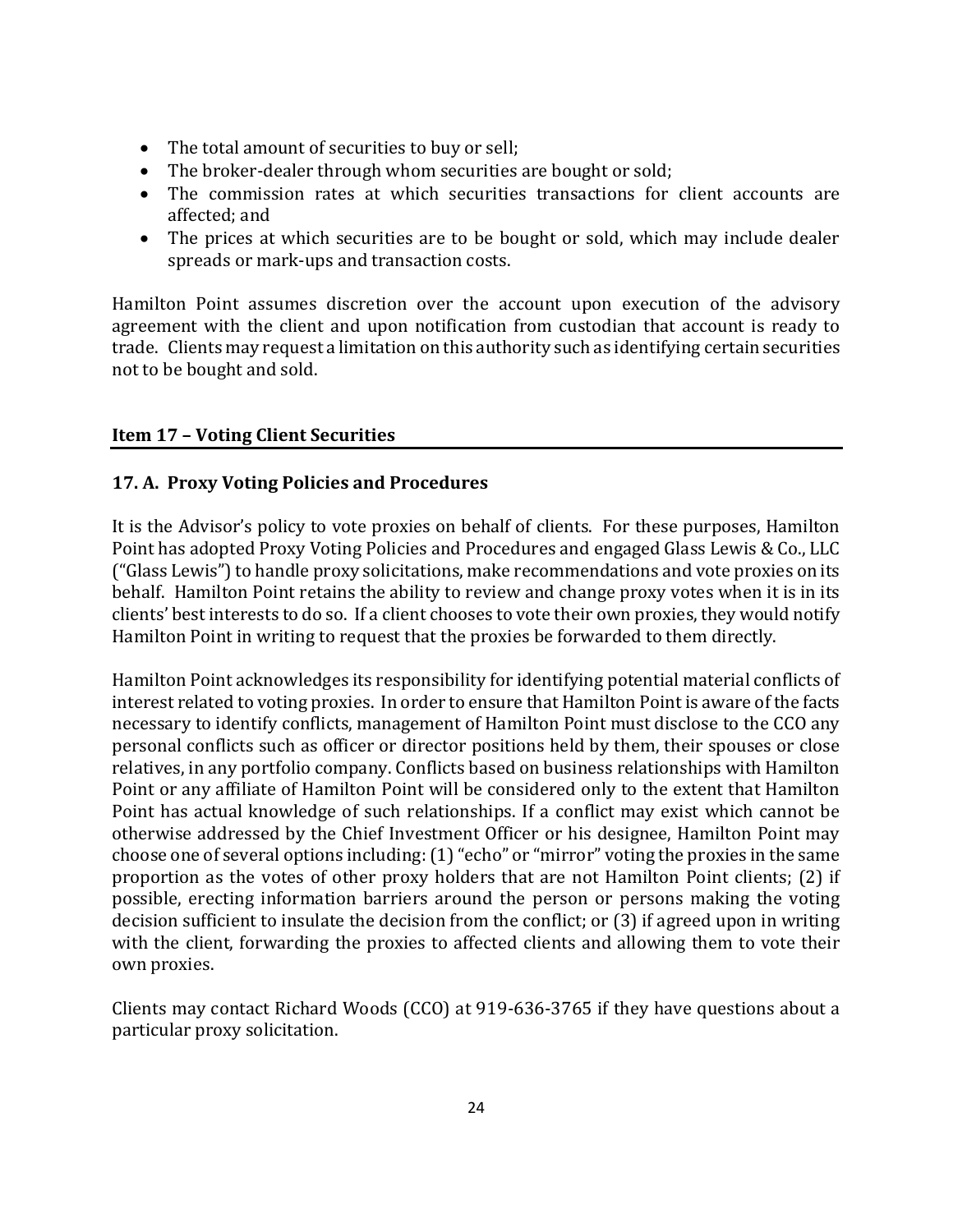#### <span id="page-24-0"></span>**Item 18 – Financial Information**

#### **18. A. Advance Payment of Fees.**

Hamilton Point does not require or solicit prepayment of fees of more than \$1,200 from clients, six months or more in advance.

#### **18. B. Financial Condition**

Hamilton Point has no financial commitments that impair its ability to meet contractual commitments and fiduciary commitments to clients.

#### **18. C. No Bankruptcy Proceedings**

Hamilton Point has not been the subject of a bankruptcy proceeding.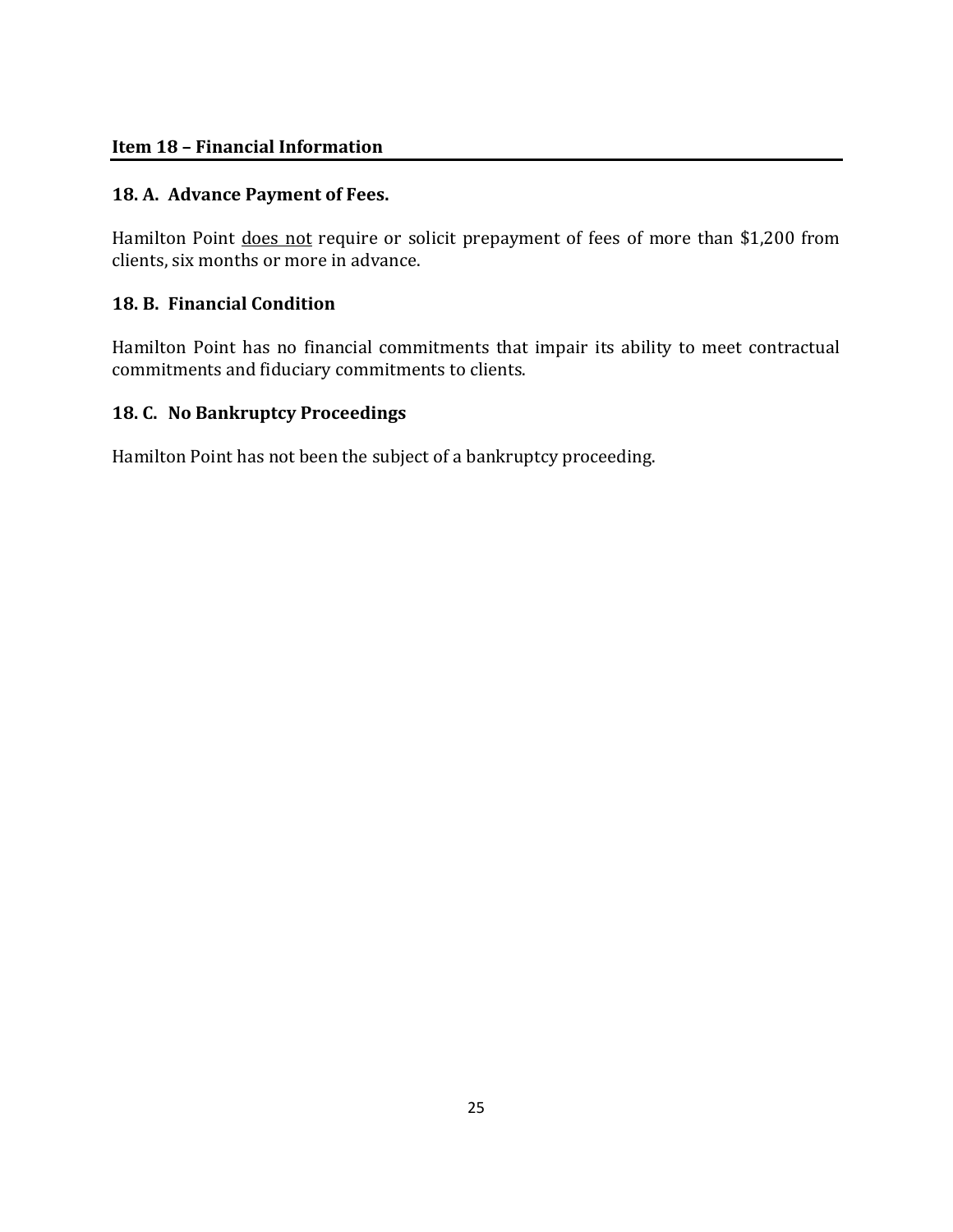# $\mathbb{P}$ **HAMILTON POINT**

100 Europa Drive Suite 425 Chapel Hill, North Carolina 27517 (919) 636-3765

[www.hamiltonpoint.com](http://www.hamiltonpoint.com/)

### **THE BROCHURE SUPPLEMENT PART 2B OF FORM ADV**

March 29, 2022

This Brochure Supplement provides information about investment personnel which is an addendum to the Hamilton Point Investment Advisors, LLC Brochure. You should have received a copy of that Brochure. Please contact Hamilton Point at [rwoods@hamiltonpoint.com](mailto:rwoods@hamiltonpoint.com) or (919) 636-3765 if you did not receive Hamilton Point's Brochure or if you have any questions about the contents of this supplement.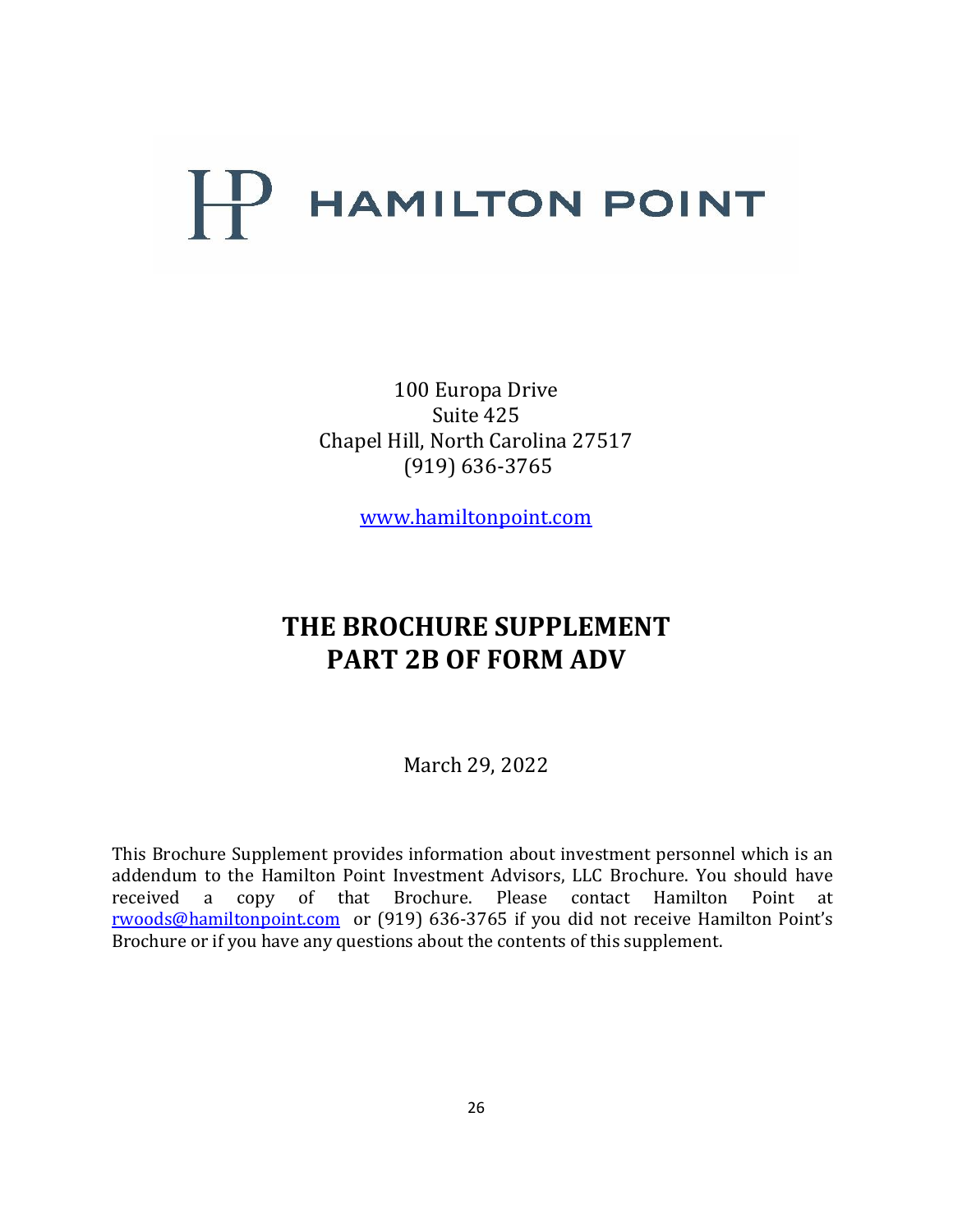#### **RICHARD S. WOODS Born: 1976**

#### **Item 2 - Educational, Background and Business Experience**

Education: A.B., Public Policy Studies, Duke University; M.B.A., Duke University Fuqua School of Business

Professional Designations: Mr. Woods has been awarded the use of the \*Chartered Financial Analyst® designation by the CFA Institute and the \*\*Certified Private Wealth Advisor® designation by the Investments & Wealth Institute  $TM$ . CPWA® certification is awarded by the Investments & Wealth Institute TM, formerly the Investment Management Consultants Association®.

Business Experience: Hamilton Point Investment Advisors, LLC June 2007 - Present Chief Executive Officer, (Oct. 2020 – Present) President (Dec. 2015 – Present) Chief Compliance Officer (June 2007 – Present) Chief Operating Officer (June 2007 – Dec. 2015)

CNN Worldwide October 2006 - June 2007 Senior Manager of Finance & Deal Analysis

Chatham Capital **August 2004 - October 2006** Associate

**Item 3 - Disciplinary Information.** Mr. Woods has no reportable disciplinary history.

**Item 4- Other Business Activities.** No reportable outside business activities.

**Item 5- Additional Compensation.** No reportable additional compensation

**Item 6- Supervision.** Mr. Woods is President, CEO, and a Principal of Hamilton Point Investment Advisors, LLC. Kenneth Nelson, CIO, is generally responsible for supervising all advisory activities performed by Mr. Woods. He can be reached at (919) 636-3765.

<sup>\*</sup>The Chartered Financial Analyst® designation is a credential awarded by the CFA Institute to individuals who meet its education, examination, sponsorship, experience and ethics requirements. To become a CFA® charterholder, eligible candidates must have four years of qualified investment work experience, become a member of the CFA Institute, adhere to the Code of Ethics and Standards of Professional Conduct on an ongoing basis, and complete the CFA® program, which requires the passage of three separate six-hour examinations. Topics tested by the CFA Institute include ethical standards, quantitative methods, economics, financial reporting, corporate finance, equities, fixed income, derivatives, alternative investments, and portfolio management. For additional information about this credential, please refer directly to the website of the issuing organization.

<sup>\*\*</sup>The Certified Private Wealth Advisor® (CPWA®) certification is awarded by the Investments & Wealth Institute TM, formerly the Investment Management Consultants Association®. To attain the certification, candidates must meet all eligibility requirements, including a minimum of five years of experience in financial services or delivering services to high-net-worth clients, complete a six month online prestudy, successfully complete an education program, pass a four-hour examination, sign a license agreement and satisfy ongoing renewal requirements. For additional information about this credential, please refer directly to the website of the issuing organization.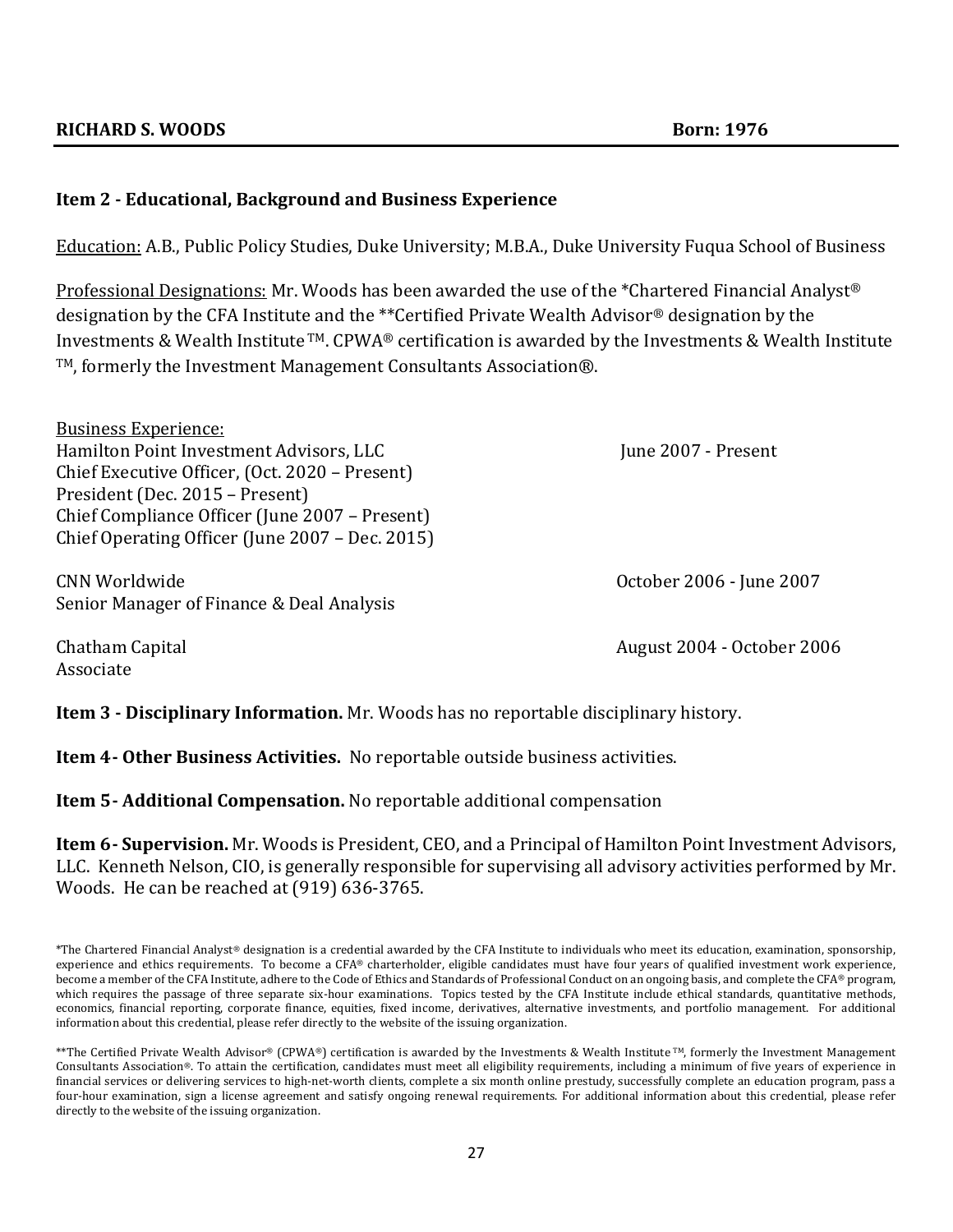Education: B.S., Mathematical Economics, Wake Forest University; M.B.A., The University of North Carolina, Chapel Hill, Kenan-Flagler Business School

Professional Designations:

Mr. Byrd has been awarded the use of the \*Chartered Financial Analyst® designation by the CFA Institute and \*\*Certified Financial Planner™ certification by the CFP Board.

| <b>Business Experience:</b>                                 |                            |
|-------------------------------------------------------------|----------------------------|
| Hamilton Point Investment Advisors, LLC                     | March 2013 - Present       |
| Director (Nov. 2019 – Present)                              |                            |
| Vice President, Advisor (Mar. 2013 – Oct. 2019)             |                            |
| Altrius Capital Management                                  | June 2011 - February 2013  |
| Portfolio Manager                                           |                            |
| Oak Value Capital Management                                | June 2010 – September 2010 |
| Intern                                                      |                            |
| University of North Carolina, Kenan-Flagler Business School | August 2009 – June 2011    |
| M.B.A. Candidate                                            |                            |
| Wachovia Wealth Management                                  | July 2007 - May 2009       |
| Portfolio Manager                                           |                            |

**Item 3- Disciplinary Information.** Mr. Byrd has no reportable disciplinary history.

**Item 4- Other Business Activities.** No reportable outside business activities.

**Item 5- Additional Compensation.** No reportable additional compensation

#### **Item 6- Supervision.** Mr. Richard S. Woods, President and CEO, is generally responsible for supervising all advisory activities performed by representatives of the firm. He can be reached at (919) 636-3765.

\*The Chartered Financial Analyst® designation is a credential awarded by the CFA Institute to individuals who meet its education, examination, sponsorship, experience and ethics requirements. To become a CFA® charterholder, eligible candidates must have four years of qualified investment work experience, become a member of the CFA Institute, adhere to the Code of Ethics and Standards of Professional Conduct on an ongoing basis, and complete the CFA® program, which requires the passage of three separate six-hour examinations. Topics tested by the CFA Institute include ethical standards, quantitative methods, economics, financial reporting, corporate finance, equities, fixed income, derivatives, alternative investments, and portfolio management. For additional information about this credential, please refer directly to the website of the issuing organization.

\*\*The Certified Financial Planner™ certification is granted by Certified Financial Planner Board of Standards, Inc. (CFP Board). To attain the certification, the candidate must complete the required educational, examination and experience requirements set forth by CFP Board. Certain designations, such as the CPA®, CFA® and others may satisfy the majority of the education component, and allow a candidate to sit for the CFP® Certification Examination upon completion of a Capstone Course. The 6-hour exam is administered in a computer-based-testing format. At least 3 years of qualifying full-time work experience are required for certification. Qualifying experience includes work in the area of the delivery of the personal financial planning process to clients, the direct support or supervision of others in the personal financial planning process, or teaching all, or any portion, of the personal financial planning process. In order to use the designation, CFP® professionals are required to complete 20 hours of CFP board certified continuing education annually.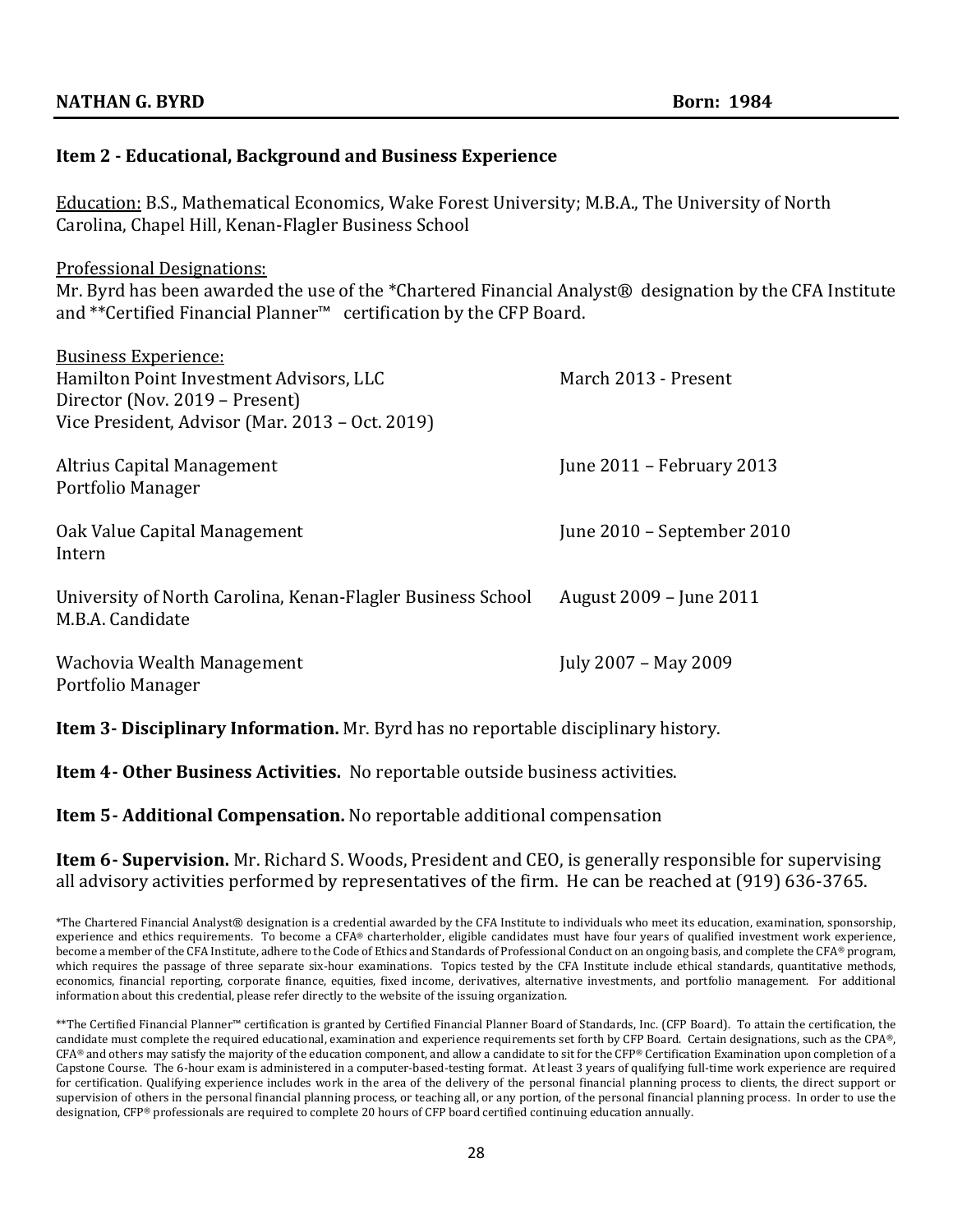Education: B.A., Economics, Vanderbilt University; M.B.A., Duke University Fuqua School of Business

Business Experience: Hamilton Point Investment Advisors, LLC October 2019 – Present Chief Investment Officer (October 2020 – Present) Director (October 2019-Present)

Principal

Portfolio Manager, Partner

Admiral Capital Group January 2019 – October 2019

Driehaus Capital Management February 2009 – October 2018

**Item 3- Disciplinary Information.** Mr. Nelson has no reportable disciplinary history.

**Item 4- Other Business Activities.** No reportable outside business activities.

**Item 5- Additional Compensation.** No reportable additional compensation.

**Item 6- Supervision**. Mr. Richard S. Woods, President and CEO, is generally responsible for supervising all advisory activities performed by representatives of the firm. He can be reached at (919) 636-3765.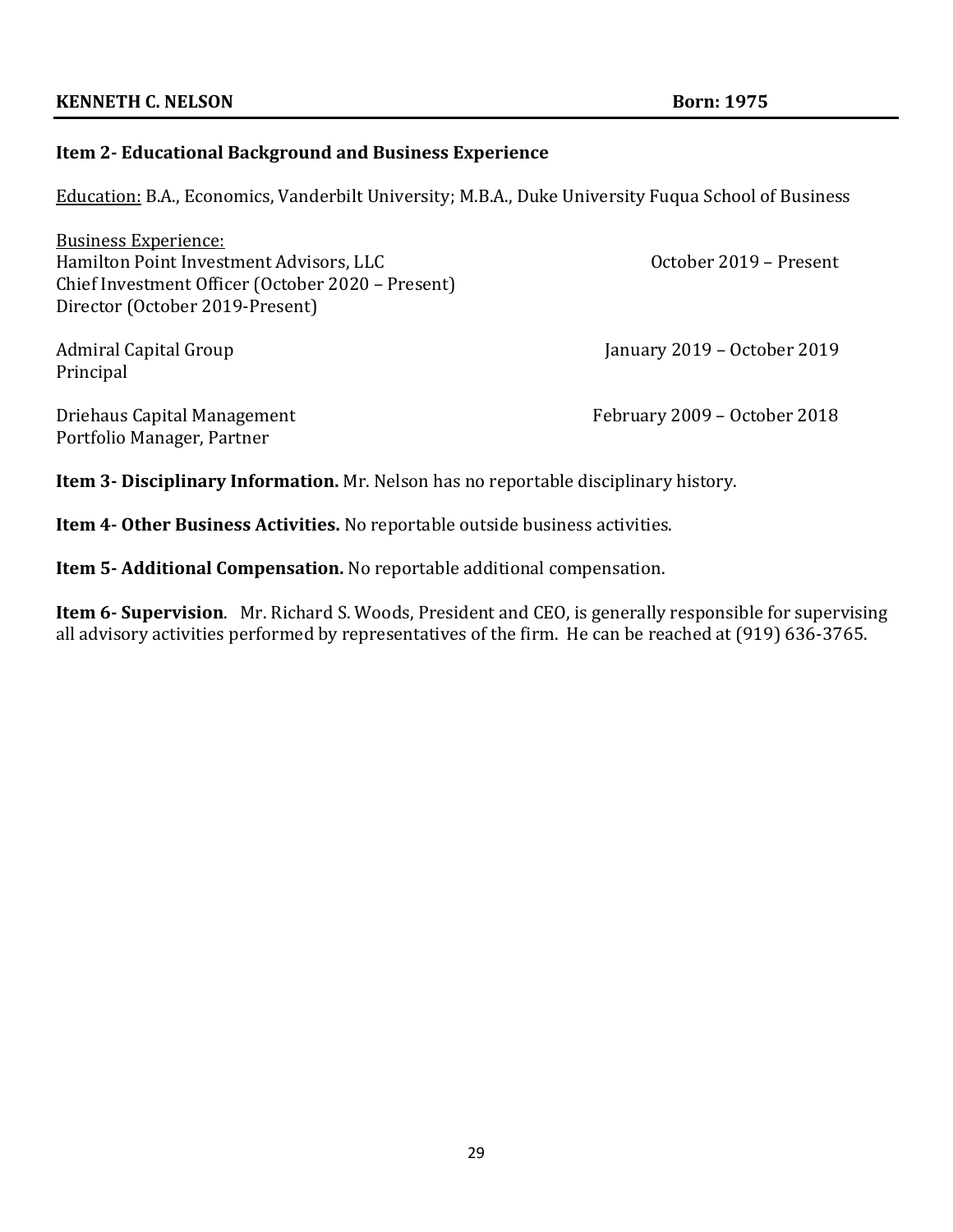#### **SHANNON T. WARDLAW BOTH: 1974**

#### **Item 2- Educational Background and Business Experience**

Education: BBA and MPA, University of Texas at Austin; M.B.A., Duke University Fuqua School of Business

Professional Designations: Mrs. Wardlaw obtained her \*Certified Financial Planner™ certification by the CFP Board.

Business Experience: Hamilton Point Investment Advisors, LLC October 2021 – Present Director

Managing Director (Dec. 2009 – March 2015)

Investment Consultant (Aug. 2004 – Dec. 2006)

Senior Investment Consultant (Dec. 2006 – Dec. 2009)

Cambridge Associates **August 2004** – March 2015

**Item 3- Disciplinary Information.** Mrs. Wardlaw has no reportable disciplinary history.

**Item 4- Other Business Activities.** No reportable outside business activities.

**Item 5- Additional Compensation.** No reportable additional compensation.

**Item 6- Supervision.** Mr. Richard S. Woods, President and CEO, is generally responsible for supervising all advisory activities performed by representatives of the firm. He can be reached at (919) 636-3765.

<sup>\*</sup>The Certified Financial Planner™ certification is granted by Certified Financial Planner Board of Standards, Inc. (CFP Board). To attain the certification, the candidate must complete the required educational, examination and experience requirements set forth by CFP Board. Certain designations, such as the CPA®,  $CFA<sup>®</sup>$  and others may satisfy the majority of the education component, and allow a candidate to sit for the CFP® Certification Examination upon completion of a Capstone Course. The 6-hour exam is administered in a computer-based-testing format. At least 3 years of qualifying full-time work experience are required for certification. Qualifying experience includes work in the area of the delivery of the personal financial planning process to clients, the direct support or supervision of others in the personal financial planning process, or teaching all, or any portion, of the personal financial planning process. In order to use the designation, CFP® professionals are required to complete 20 hours of CFP board certified continuing education annually.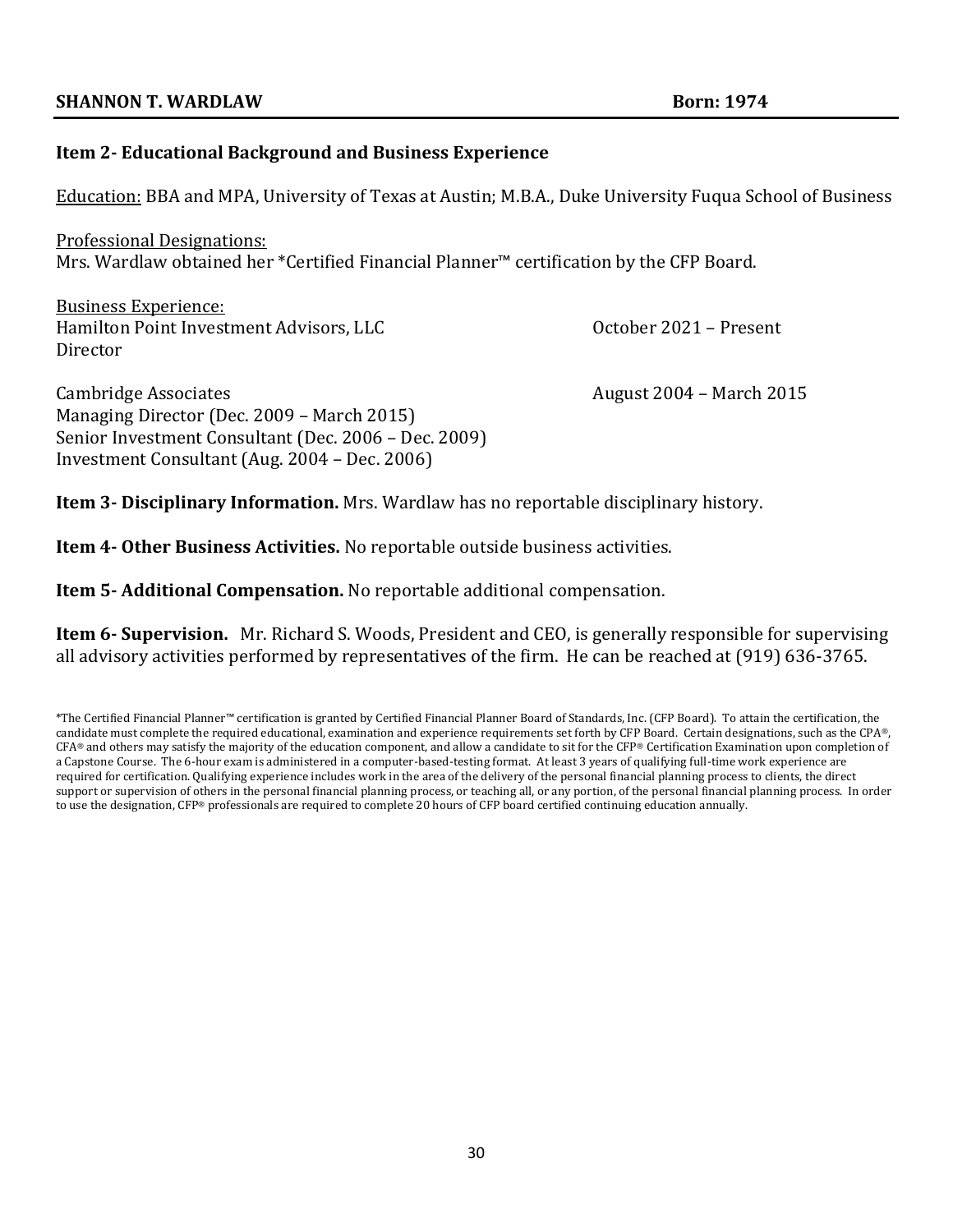Education: B.S.B.A, Business Management, Bucknell University

| <b>Business Experience:</b><br>Hamilton Point Investment Advisors, LLC<br>Assistant Vice President (July 2021 – Present)<br>Associate (June 2020 – July 2021) | June 2020 – Present          |
|---------------------------------------------------------------------------------------------------------------------------------------------------------------|------------------------------|
| Hamilton Point Investment Advisors, LLC<br>Associate                                                                                                          | January 2017 – January 2019  |
| UBS Financial Services<br>Senior Registered Client Service Associate (Oct. 2013 – Jan. 2016)<br>Investment Associate (Feb. 2009 – Oct. 2013)                  | February 2009 - January 2016 |
| Morgan Stanley & Co. Inc.<br>Sales Associate                                                                                                                  | July 2006 – February 2009    |

**Item 3- Disciplinary Information.** Mrs. Davies has no reportable disciplinary history.

**Item 4- Other Business Activities.** No reportable outside business activities.

**Item 5- Additional Compensation.** No reportable additional compensation.

**Item 6- Supervision.** Mr. Richard S. Woods, President and CEO, is generally responsible for supervising all advisory activities performed by representatives of the firm. He can be reached at (919) 636-3765.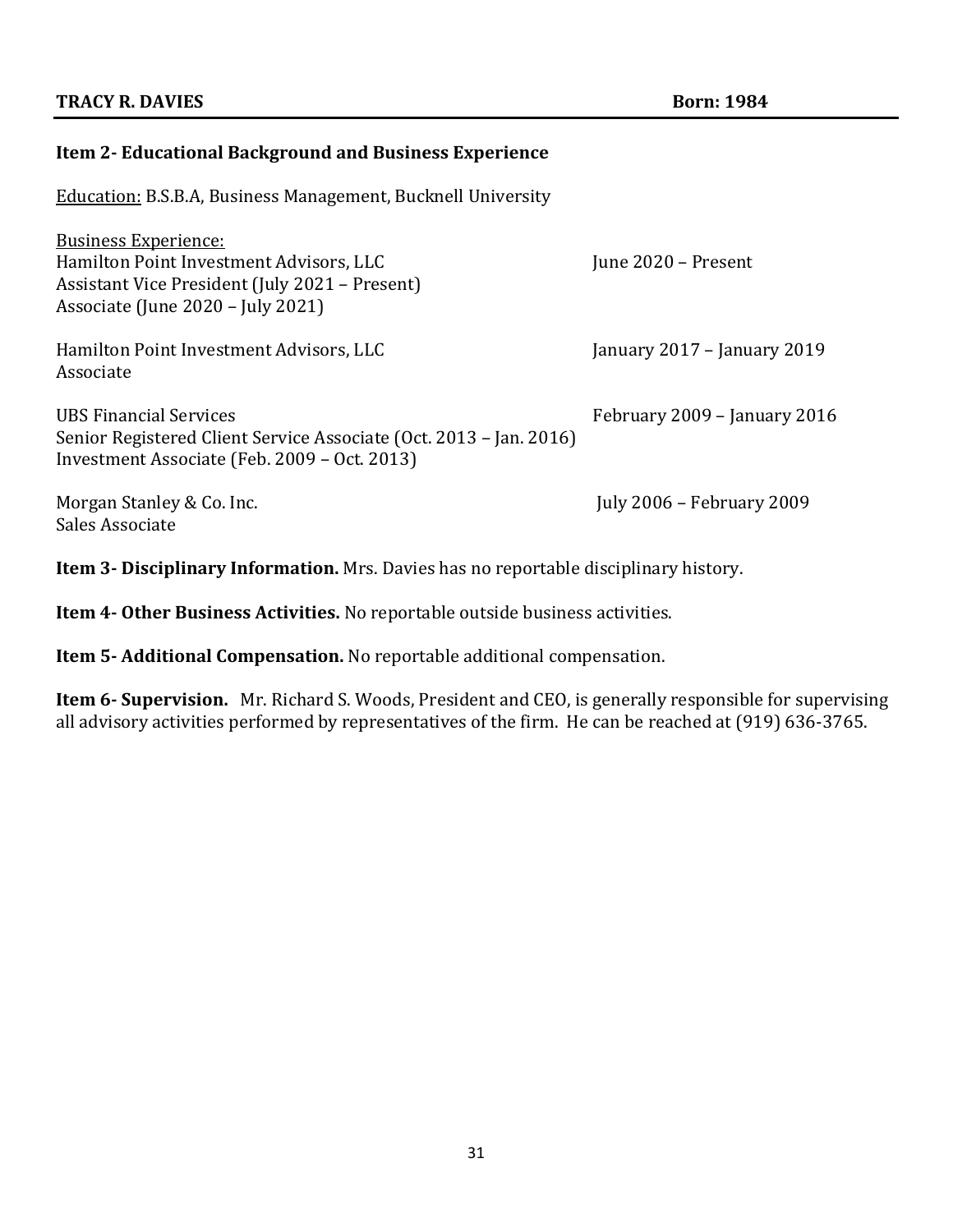Education: B.S., Business Management, Gardner-Webb University; A.A., Banking & Finance, Forsyth Technical Community College

Business Experience: Hamilton Point Investment Advisors, LLC May 2010 – Present Vice President, Operations (Dec. 2021 - Present) Assistant Vice President, Operations (Dec. 2015 – Dec. 2021) Operations Manager (May 2010 – Dec. 2015)

Deutsche Bank Securities, Inc. July 2003 – April 2009 Registered Sales Associate

**Item 3- Disciplinary Information.** Mrs. Ford has no reportable disciplinary history.

**Item 4- Other Business Activities.** No reportable outside business activities.

**Item 5- Additional Compensation.** No reportable additional compensation.

**Item 6- Supervision**. Mr. Richard S. Woods, President and CEO, is generally responsible for supervising all advisory activities performed by representatives of the firm. He can be reached at (919) 636-3765.